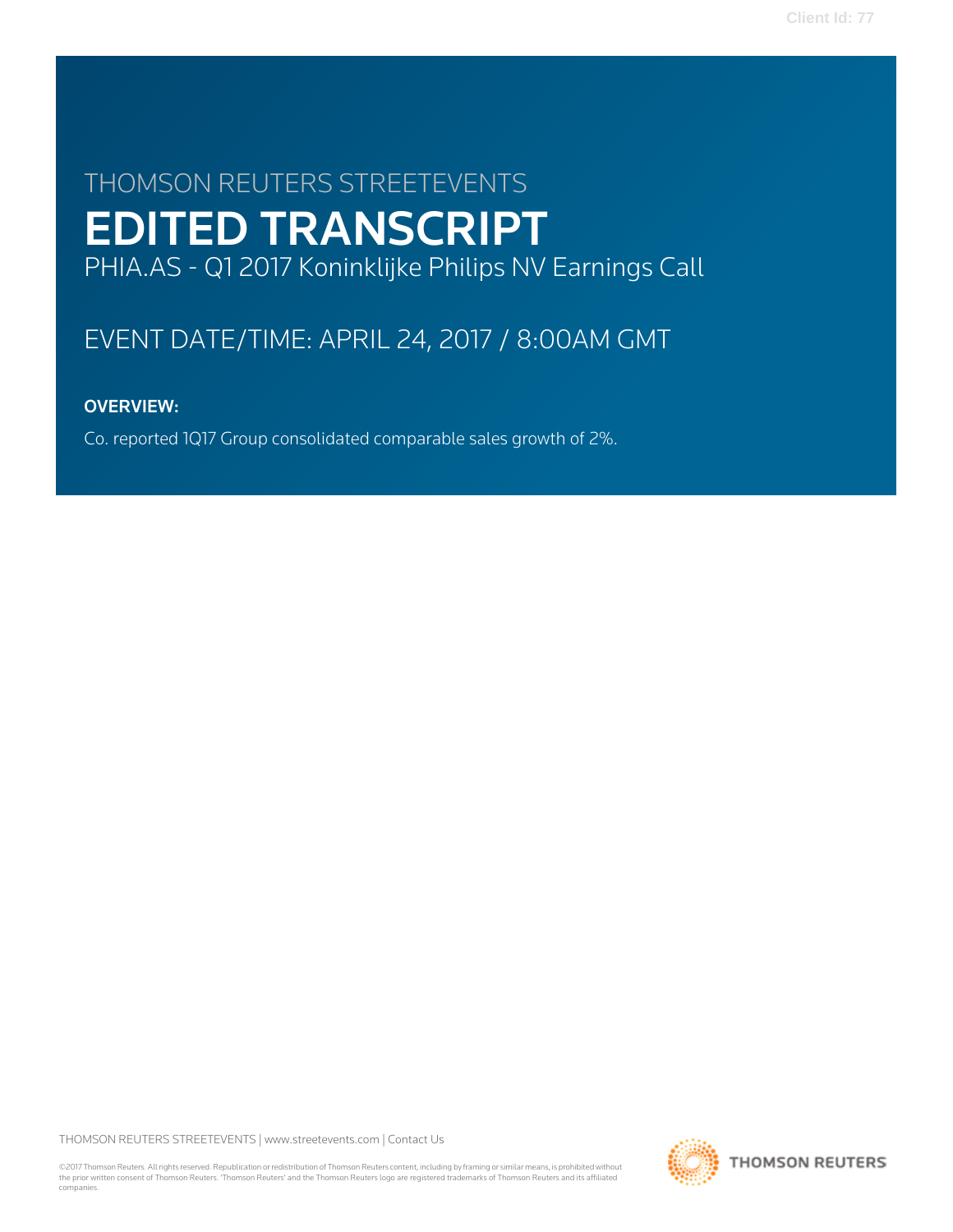# **CORPORATE PARTICIPANTS**

**[Abhijit Bhattacharya](#page-4-0)** Koninklijke Philips N.V. - CFO, EVP and Member of the Board of Management **[Frans van Houten](#page-2-0)** Koninklijke Philips N.V. - Chairman of the Board of Management, CEO and President **[Pim Preesman](#page-1-0)** Koninklijke Philips N.V. - Head of IR

# **CONFERENCE CALL PARTICIPANTS**

**[Alok Katre](#page-11-0)** Societe Generale Cross Asset Research - Equity Analyst **[Andreas P. Willi](#page-7-0)** JP Morgan Chase & Co, Research Division - Head of the European Capital Goods **[Benedict Ernest Uglow](#page-15-0)** Morgan Stanley, Research Division - MD and Head of European Capital Goods Equity Research **[David Anton Vos](#page-12-0)** Barclays PLC, Research Division - Analyst **[Gael de-Bray](#page-13-0)** Deutsche Bank AG, Research Division - Head of European Capital Goods Research **[Ian Douglas-Pennant](#page-8-0)** UBS Investment Bank, Research Division - Director and Analyst **[James Moore](#page-14-0)** Redburn (Europe) Limited, Research Division - Partner of Capital Goods Research **[Jonathan R. Mounsey](#page-17-0)** Exane BNP Paribas, Research Division - Research Analyst **[Max Yates](#page-9-0)** Credit Suisse AG, Research Division - Research Analyst **[Patrick Andrew Robert Wood](#page-6-0)** Citigroup Inc, Research Division - Head of EMEA Medical Technology and VP **[Scott Bardo](#page-10-0)** Berenberg, Research Division - Analyst **[Veronika Dubajova](#page-7-1)** Goldman Sachs Group Inc., Research Division - Equity Analyst

# **PRESENTATION**

#### **Operator**

Welcome to the Royal Philips First Quarter 2017 Results Conference Call on Monday, the 24th of April 2017. During the introduction, hosted by Mr. Frans van Houten, CEO; and Mr. Abhijit Bhattacharya, CFO, (Operator Instructions). Please note that this call will be recorded and is available via webcast on the website of Royal Philips.

<span id="page-1-0"></span>I will now hand the conference over to Mr. Pim Preesman, Head of Investor Relations. Please go ahead, sir.

## **Pim Preesman** - Koninklijke Philips N.V. - Head of IR

Good morning, ladies and gentlemen. Welcome to Philips' First Quarter 2017 Results Conference Call. I'm here with our CEO, Frans van Houten; our CFO, Abhijit Bhattacharya. On today's call, Frans will take you through our strategic and financial highlights for the period. Abhijit will then provide more detail on financial performance and market dynamics. After that, we will take your questions.

Our press release and the related information slide deck were published at 7 a.m. this morning. Both documents are now available for download from our Investor Relations website. A full transcript of this conference call will be made available by tomorrow on our Investor Relations website.

Before I turn over the call, I would like to remind you of a few things. First, Philips retains a 55.18% stake in Philips Lighting and, therefore, continues to consolidate Philips Lighting's results. However, since Philips Lighting reported its Q1 2017 results on April 21, we will focus our commentary on today's call as much as possible on the performance of our HealthTech portfolio. We encourage you to review Philips Lighting's first quarter results materials, which are available on the Philips Lighting IR website.

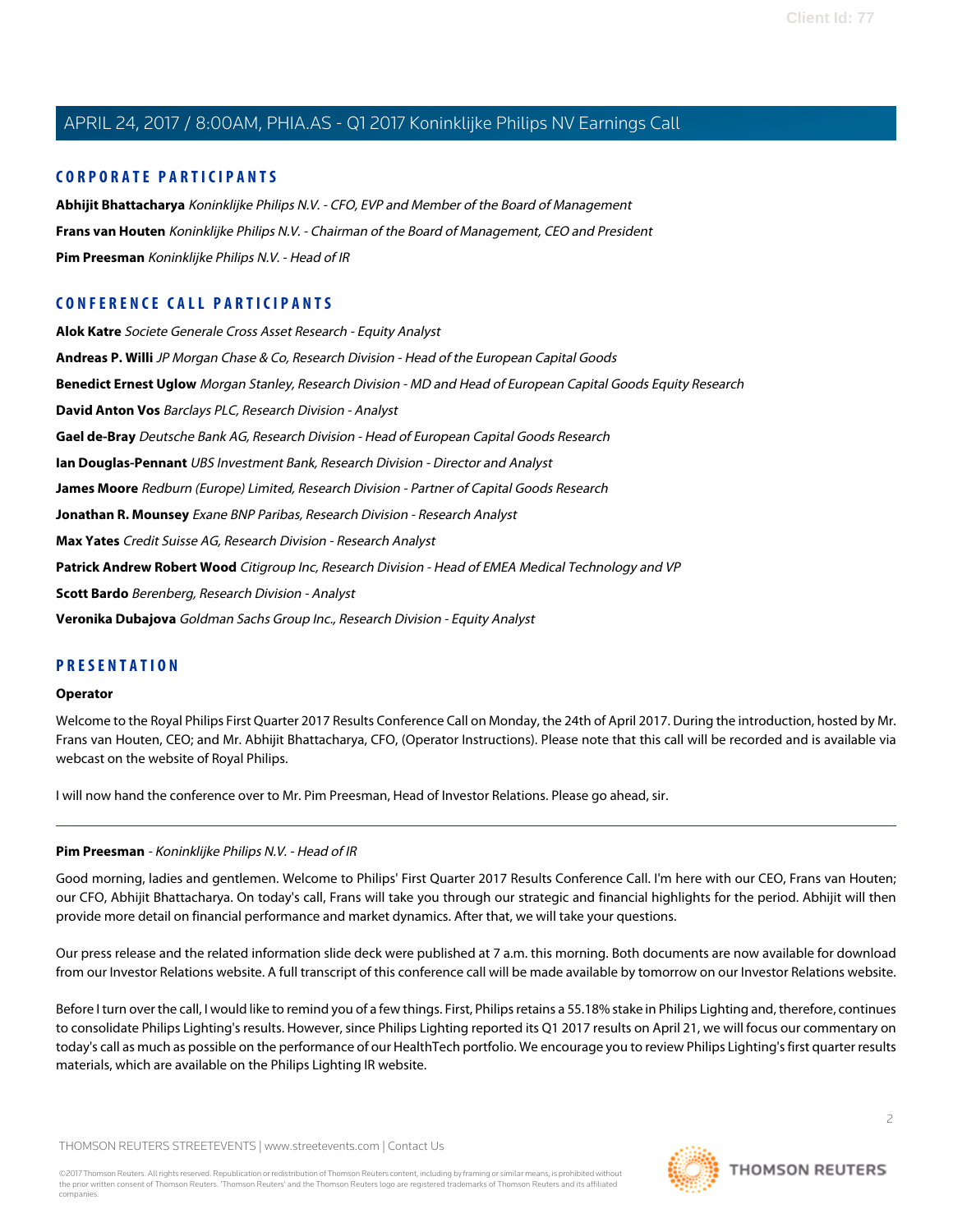Second, as a reminder, following the decision in 2014 to combine our Lumileds and Automotive Lighting businesses into a stand-alone company, the profit and loss of this combined business is reported in the discontinued operation; and the net assets for the business in the balance sheet, on the line assets held for sale. The cash flow of the combined Lumileds Automotive business is reported under cash flow from discontinued operations.

Finally, as mentioned in the press release, adjusted EBITA is defined as income from operation excluding amortization of acquired intangible assets, impairment of goodwill and other intangible assets, restructuring charges, acquisition-related costs and other significant items.

<span id="page-2-0"></span>With that, I would like to hand over the floor to Frans.

## **Frans van Houten** - Koninklijke Philips N.V. - Chairman of the Board of Management, CEO and President

Yes, thanks, Pim. Thank you all for joining us today. In 2016, we made significant steps in our transformation into an innovative health tech leader by focusing our portfolio along the health continuum.

After covering some of the key results in Q1, I will talk you through some recent highlights of our journey to leadership in the exciting health tech market and how we see the future. But let me first start with the first quarter results.

Our first quarter results demonstrate our progress in creating value, as the Philips Group consolidated comparable sales grew 2% with comparable sales growth of 3% in the HealthTech portfolio. This, despite continued volatility in some key markets. The Personal Health segment showed a solid 5% growth in the quarter, while Diagnosis & Treatment and Connected Care & Health Informatics grew by 2% and 1%, respectively. This was mainly a result of the more back-end loaded order book, as we indicated during our quarter 4 analyst call.

Comparable sales growth in mature geographies was driven by mid-single-digit growth in Western Europe and a small increase in North America. Growth geographies posted a high single-digit growth, while other mature geographies showed a low single-digit comparable sales decline. The increase in margins was driven by improvements in volume, procurement savings and overhead cost reductions contributing to an adjusted EBITA margin increase of 80 basis points in HealthTech from 6.6% of sales in quarter 1 2016 to 7.4% in quarter 1 2017.

Our Diagnosis & Treatment businesses and our Personal Health businesses delivered strong margin improvements, with adjusted EBITA improvement by 190 and 150 basis points, respectively, versus the first quarter of 2016.

The Connected Care & Health Informatics businesses had a slow start of the year with 30 basis points lower adjusted EBITA. However, we continue to expect to fully deliver on the planned improvements for the year.

Let me expand on our strategic journey to leadership in HealthTech. As outlined at last year's Capital Markets Day, our HealthTech value creation story is built on 3 key levers. Firstly, we create value by improving margins through better serving customers and raising operational productivity. Secondly, we create value in our core businesses by gaining market share through deeper, more comprehensive customer partnerships and by pursuing growth by increasing geographic coverage. Thirdly, we create value by expanding our innovative solutions along the health continuum through R&D investments, co-creation with customers and partners and selective M&A.

On the first level, our productivity programs all delivered ahead of plan in 2016. We will continue the self-help story journey during the coming years. In the first quarter, procurement savings amounted to EUR 41 million. The other productivity programs resulted in savings of EUR 54 million. To remind you, our plan is to achieve a cumulative total net savings amount of EUR 1.2 billion by 2019. These ongoing productivity savings are expected to be approximately EUR 400 million per annum.

I'm pleased with the continued strong cash flow generation resulting from tighter management of inventories and working capital as well as from improved earnings.

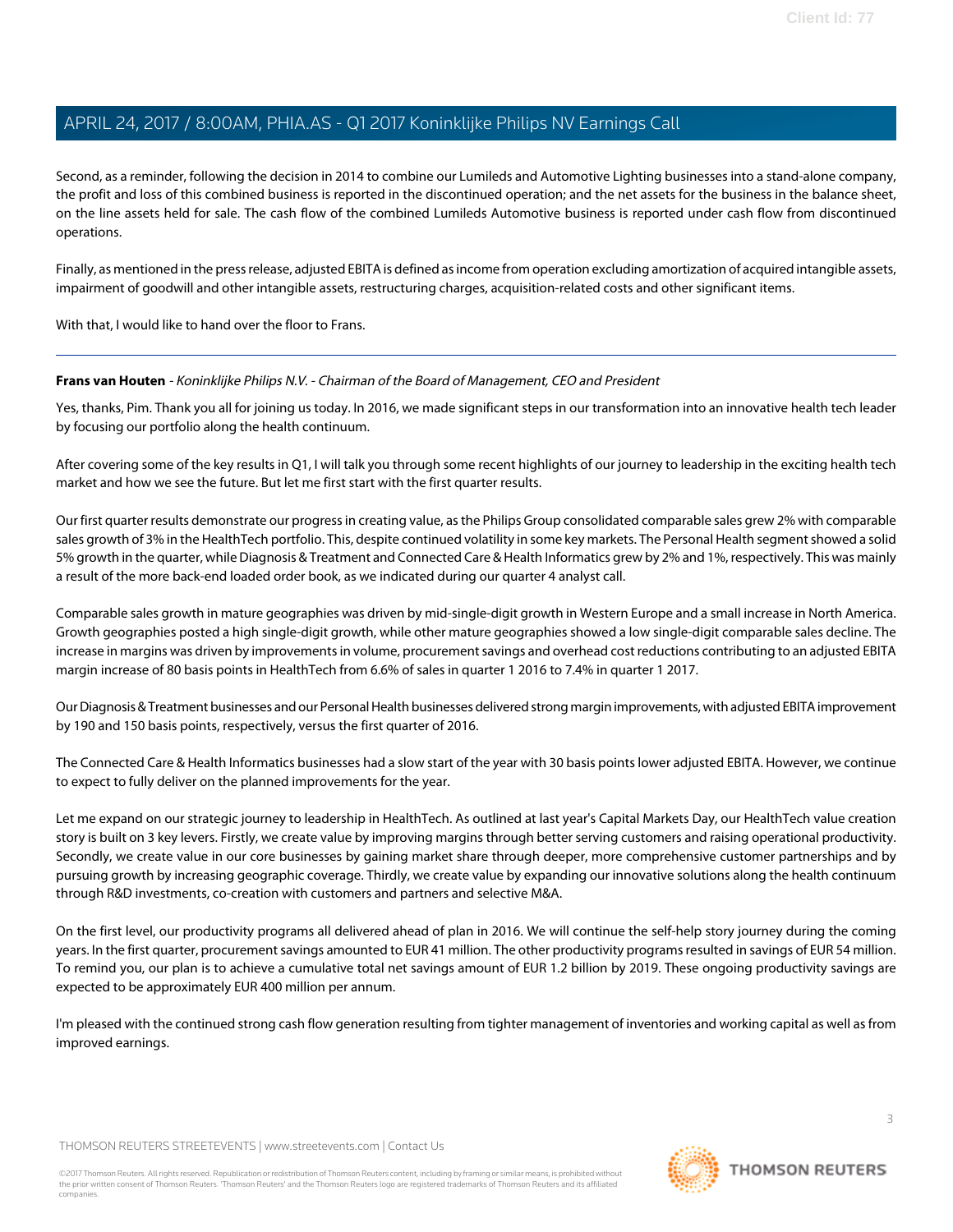Moving to the second lever of creating value through deeper customer partnerships and increasing geographical spread. We saw good growth in Diagnostic Imaging, and we continue to recover terrain. We launched Access CT, a new system that allows healthcare organizations to enhance or establish CT imaging capabilities at accessible cost. It provides consistent image quality across diverse patient populations and wide range of exam types. This means that healthcare organizations can improve their capacity and capability to treat more patients at a relatively lower total cost of ownership.

In Personal Health, we aim to further expand our market penetration and convert consumers to electrical brushing. At the International Dental Show in Germany, the world's leading trade fair for the dental sector with more than 155,000 attendees, Philips revealed the Sonicare DiamondClean Smart toothbrush and Philips Sonicare Breath care system with breath analyzer, an all-in-one connected oral care platform. Philips also presented the results of a new clinical study demonstrating the effectiveness of Philips Sonicare power toothbrushes, including the Philips Sonicare DiamondClean Smart, which removes up to 10x more plaque than a manual toothbrush, with up to 100% better stain removal in just 3 days and up to 7x better gum health in just 2 weeks.

We also forged a partnership with Air Matters, an app that provides users with live data on air quality, allergy pollen and weather from across the world. This will augment the continuing strong growth of our Air Solutions business.

An example of increasing geographical spread in our Sleep & Respiratory Care business is the acquisition of a pioneer in pharmacy sleep testing. Australian Pharmacy Sleep Services will complement our Sleep & Respiratory Care portfolio and will help accelerate its home sleep testing offer through the pharmacy channel in Australia.

In Connected Care & Health Informatics, we are pleased with the continued share gains in patient monitoring. This is further underpinned by the FDA clearance to market our IntelliVue Guardian solution in the United States. This solution to monitor patients in hospitals' general wards was already introduced in Europe and comprises smart devices, including wearable biosensors, clinical decision support software and services. It's designed to aid clinicians in the early recognition of patient deterioration, allowing timely intervention and avoiding adverse events, unplanned transfers back to the ICU and longer lengths of hospitalization.

We worked closely with one of France leading university hospitals in Poitiers to equip its new regional cardiovascular center. We provided advanced technologies and clinical IT solutions for diagnosis and image-guided, minimally invasive treatments in critical care.

Thanks to deeper customer relationships, we saw order intake for services grow by 4% in the first quarter. Overall, our large-scale customer projects funnel and strong traction with solutions continues to expand.

Finally, a few examples of how we are creating value by building new innovative solutions. Our innovative solutions and partnerships are focused on the health continuum with an integrated approach from healthy living and prevention to diagnosis, treatment and home care. Among others, we have compelling solutions for cardiovascular, cancer, respiratory, connected patient care and health informatics. Our solutions enable healthcare organizations to lower their total cost of ownership by making healthcare systems more efficient and thereby making care more accessible and affordable.

We teamed up with LabPON in the Netherlands to create the world's largest digital pathology database. This will allow pathologists to develop image analytics algorithms for computational pathology and pathology education. Another pathology partnership was with PathAI, a start-up company that develops artificial intelligence technology for pathology. They focus on building algorithms to automatically detect and diagnose medical conditions, with the goal of helping hundreds of millions of people receive fast, accurate diagnosis.

In a major breakthrough in image-guided therapy solutions, we launched the Philips Azurion. This is our next-generation image-guided therapy platform. Over the last few years, we have learned from the clinical experts that there is a pressing need for a new platform that enables clinicians to perform a wide range of high-volume routine procedures as well as complex procedures, helping to optimize interventional lab performance and provide superior care, the result of a multi-year development program conducted in close collaboration with leading hospitals. Azurion has regulatory clearance to be commercialized in Europe, Japan and the United States, and we've already shipped and installed an initial series of more

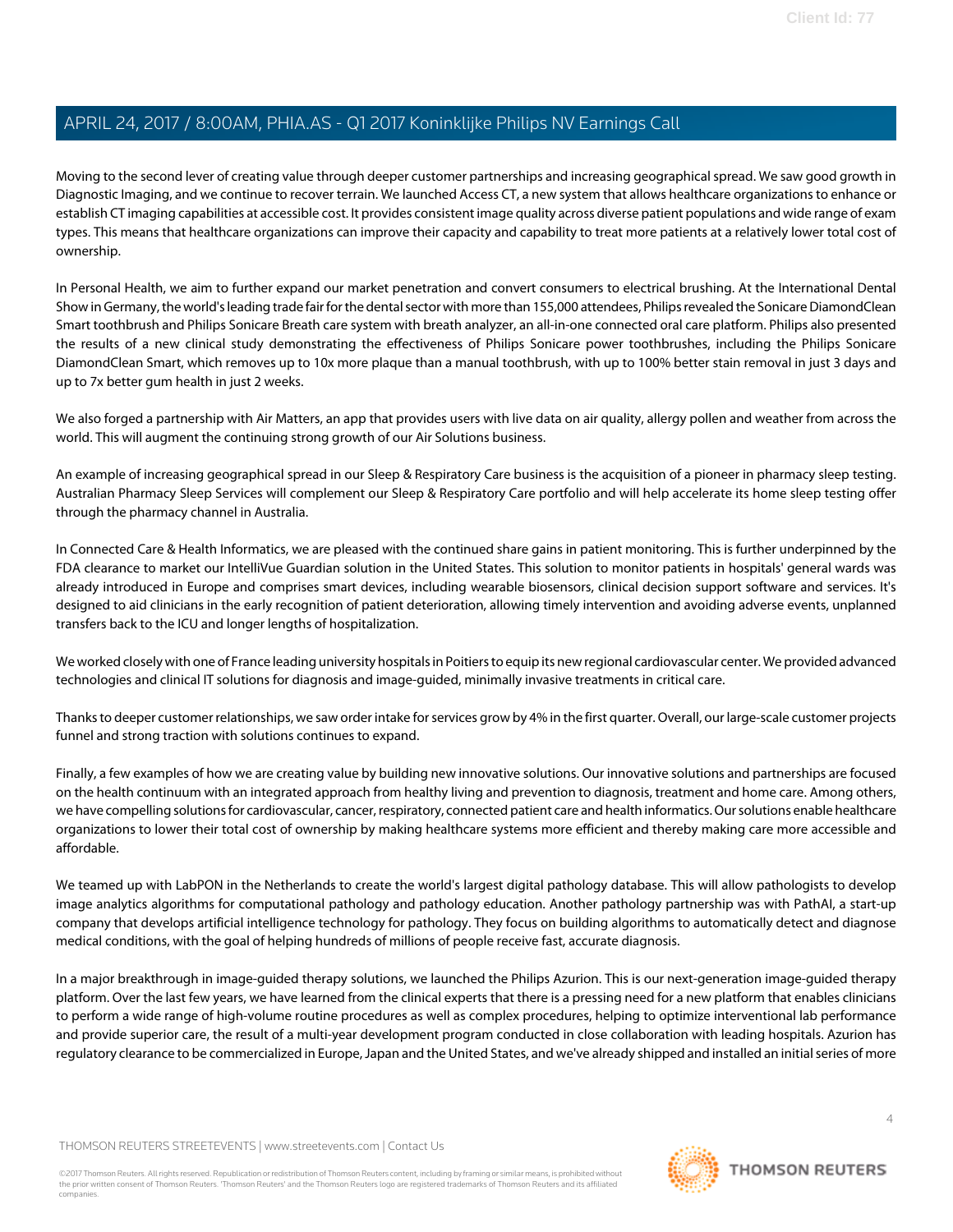than 20 systems across the world. The feedback from these customers has been extremely positive and see this as the operating room of the future. Azurion will strengthen our leadership position in the image-guided therapy market.

Within image-guided therapy devices, 2 large clinical trials demonstrated the benefits of our innovative and proprietary Instant Wave-Free Ratio, or iFR technology, compared to the conventional Fractional Flow Reserve, or FFR standard. The FFR standard is used alongside real-time interventional x-ray images to assess suspected blockages in coronary arteries. The trial results have removed the critical barrier to the adoption of our iFR technology to decide, guide and confirm appropriate therapies, demonstrating our commitment to evidence-based healthcare interventions and systems.

Our partnership with B. Braun combines our expertise in ultrasound and image-guided therapy solutions and B. Braun's expertise in regional anesthesia, and as a result has been the launch of Xperius, a new mobile ultrasound system that will provide a platform for integrated solutions in regional anesthesia and vascular access. We will also work with B. Braun to offer education, training services and support that will enable anesthesiologists and healthcare providers to extract maximum benefit from our joint offering.

Furthermore, we launched IntelliSpace Enterprise Edition, a managed service solution for hospital-wide clinical informatics and data management. This industry-first, high-performance informatics platform is secure, scalable and enables health systems to manage the growth and cost of their clinical enterprise with a manageable upfront cost base of pay-per-use. This model, with a fixed total cost of ownership, reduces the financial risk for healthcare enterprises as they invest in their IT infrastructure.

During the very active first quarter, we continued to strengthen our position as the focused leader in health technology as we launched several breakthrough innovations, forged strategic partnerships and won various integrated solution deals. And we also decreased our shareholding in Philips Lighting to 55%.

Following the reclassification by the FTSE Group's ICB of Philips shares to healthcare in 2016, we are pleased to see that on March 20, the STOXX Europe 600 Index reclassified Philip shares from industrial goods and services to healthcare.

<span id="page-4-0"></span>And with that, I will turn the call to Abhijit, who will provide more details on financial performance and market dynamics.

# **Abhijit Bhattacharya** - Koninklijke Philips N.V. - CFO, EVP and Member of the Board of Management

Thanks, Frans, and good morning to all of you on the call. Let me start by providing some color on the first quarter growth of 3% for the HealthTech portfolio. On a geographic basis, mature geographies delivered low single-digit comparable sales growth. Western Europe showed mid-single-digit growth. North America was in line with the same quarter last year, while other mature markets posted a low single-digit decline. All 3 segments delivered low single-digit comparable sales growth in mature geographies.

In the growth geographies, high single-digit comparable sales growth was largely driven by double-digit growth in countries like Argentina, Turkey, Indonesia, Malaysia and Saudi Arabia. We are pleased with the high single-digit growth in China for the quarter. In the growth geographies, Personal Health recorded high single-digit growth. Diagnosis & Treatment recorded mid-single-digit growth. And Connected Care & Health Informatics sales were in line with Q1 2016. Growth of 5% in Health -- in Personal Health was driven by high single-digit growth in Health & Wellness and Sleep & Respiratory Care, where we saw another quarter of strong double-digit growth in the patient interface business with continued market share gains.

As Frans mentioned, in Health & Wellness, we have a solid pipeline of new product introductions as well as the launch of our very successful OneBlade shaving system into newer markets. We will also launch the Philips DreamStation Go portable CPAP solutions. We will back these launches with the requisite support in advertising and promotion, which will have a dampening effect on the results of Personal Health in the second quarter. However, I hasten to add that we do expect to have continued improvements in operating results for Personal Health.

In HealthTech Other, net sales decreased by EUR 11 million as royalty income decreased by EUR 14 million due to the foreseen expiry of licenses.

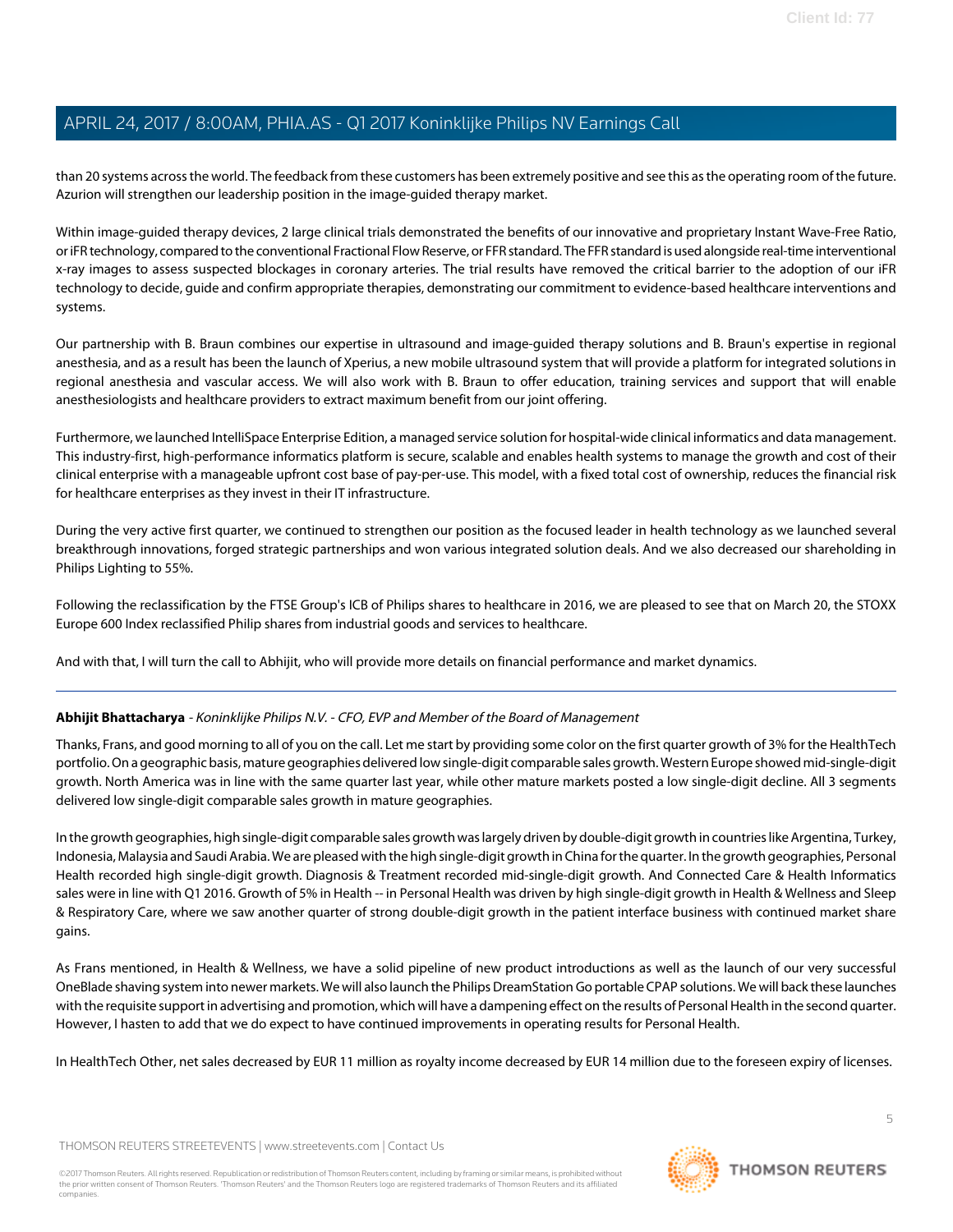Turning to order intake. Currency-comparable order intake grew by 2%, driven by mid-single-digit growth in the Diagnosis & Treatment businesses and partly offset by low single-digit decline in Connected Care & Health Informatics businesses. In the growth geographies, order intake on a currency-comparable basis was in line with Q1 of 2016 as double-digit growth in India and China was compensated by declines in Latin America and Africa. North America and other mature geographies posted a 1% growth, with an encouraging 5% growth in Diagnosis & Treatment for North America, while Western Europe posted a strong 10% growth, rebounding from the weaker Q1 in 2016.

Let me now turn to the EBITA development for the group in the first quarter. The HealthTech adjusted EBITA margin of 7.4% in the quarter was 80 basis points higher than the year before. This margin increase was driven by an improvement of 150 basis points in Personal Health, attributable to operational leverage from growth. In Diagnosis & Treatment, the margin increased by 190 basis points, mainly due to operational improvements and some currency impact. The decrease of 30 basis points in Connected Care & Health Informatics was mainly due to unevenness of sales from large hospital informatics deal and higher channel investments.

Our performance improvement in the first quarter was mainly driven by better operational performance and our productivity program. More specifically, the net overhead cost reduction programs amounted to EUR 18 million. The productivity program contributed EUR 36 million to the gross margin. And procurement savings, driven by our Design for Excellence approach, delivered EUR 41 million of bill of materials savings year-on-year.

In HealthTech Other, the adjusted EBITA of minus EUR 38 million was in line with our guidance from earlier in the year. The decline of EUR 29 million compared to 2016 Q1 was driven by lower royalty income, phasing of costs in innovation and central costs as well as investments in the rationalization of the IT landscape. In the first quarter, income tax expenses was EUR 91 million higher -- was EUR 91 million, which was an increase of EUR 16 million compared to the first quarter of 2016. This increase was mainly due to higher income.

In Q1 2016, we had some specific tax charges resulting from activities related to the separation of the lighting business. On January 20, 2017, Philips completed the redemption of the outstanding 5.75% notes due in 2018 with an aggregate principal amount of \$1.25 billion. The transaction resulted in a cash outflow in the first quarter of EUR 1.2 billion, excluding accrued interest. This transaction contributed significantly to our plan to reduce annual interest expenses by approximately EUR 100 million in 2017.

Overall, net financial expenses decreased by EUR 53 million year-on-year, mainly due to lower net interest expenses as we redeemed bonds of \$1.5 billion during the last quarter and, additionally, by a fair market value adjustment in quarter 1 of 2016.

Net income from discontinued operations increased by EUR 40 million year-on-year as the actions to improve results in the combined Lumileds and Automotive business continued to deliver as planned. The HealthTech return on invested capital, which is calculated on a 5-quarter moving annual turnover basis, was 15.9%, which is 7.5 percentage points above our WACC. Our drive to increase working capital efficiency in our HealthTech portfolio continued to yield results as inventories as a percentage of sales decreased to 15%, an improvement of 30 basis points year-on-year. On a currency-comparable basis, the improvement was 90 basis points. Overall, working capital improved by 100 basis points to 9% of sales.

Net cash flows from operating activities increased by EUR 333 million, mainly due to improvements in income from operations and income -- and improved working capital management, partly offset by a EUR 64 million payment related to the January 2017 bond redemption. Q1 of 2016 had an outflow of EUR 172 million related to the pension liability de-risking scheme.

Let me now provide you with an update on the U.S. market and our outlook for the Western European and Chinese markets. Healthcare in the U.S. is undergoing fundamental change. With our scope and scale in the U.S., we are well positioned to support public and private healthcare organizations to reduce healthcare cost, improve the quality of care and move from a volume-based to a value-based system of reimbursement and service delivery. The events surrounding the ACA legislation created market uncertainty in the first quarter. We continue to monitor events closely and still focus on the needs of our customers. We also saw a slowdown in government spending. Given these uncertainties, we continue to expect the U.S. market growth to be in the low single digits, while we closely monitor further developments.

In Western Europe, we expect modest growth, low single-digit market growth. And in China, we continue to expect mid-single-digit market growth for 2017. Overall, we estimate the global healthcare market growth to be in the low single-digit range for 2017.

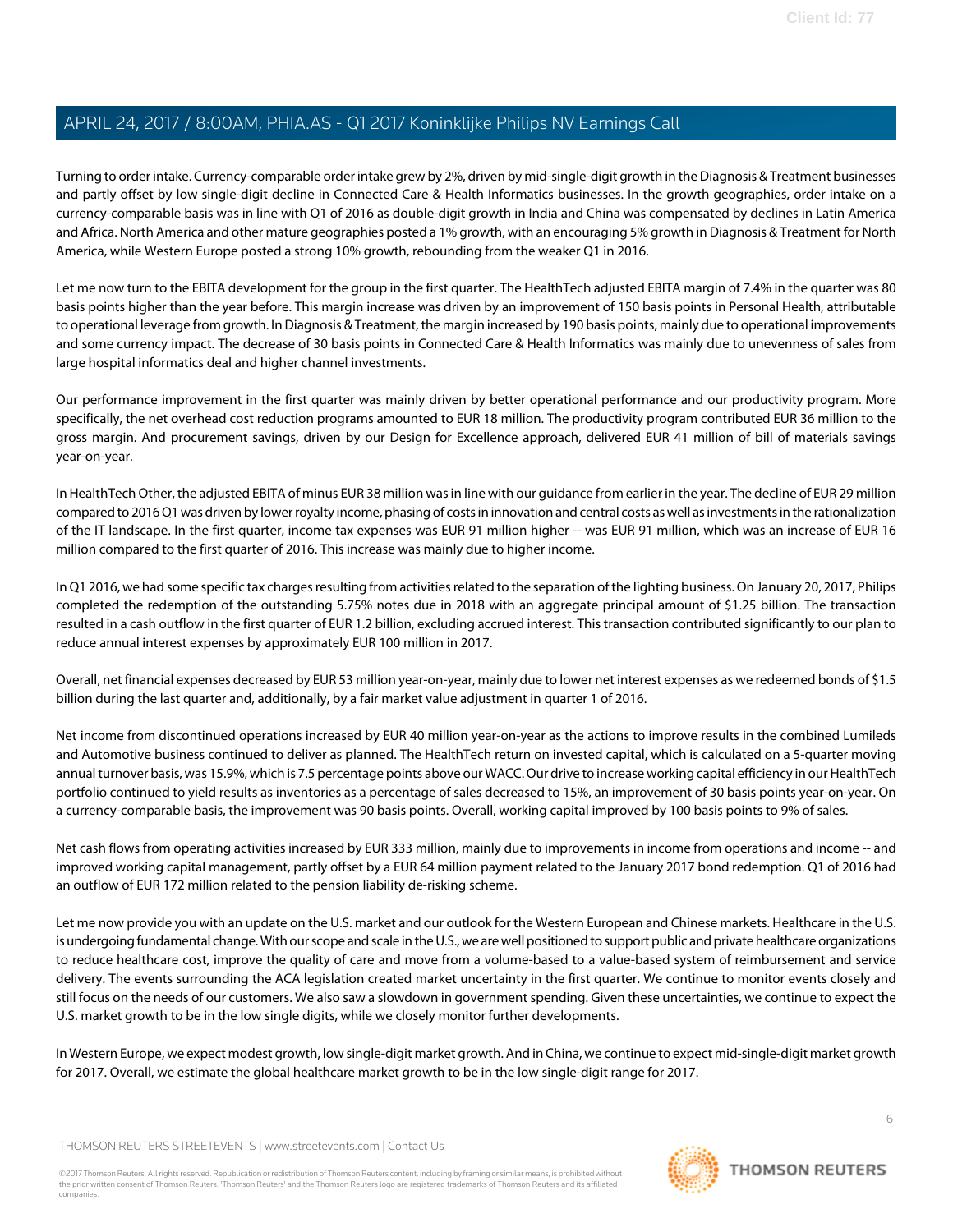Let me now turn to our guidance for the HealthTech portfolio of businesses. In the HealthTech Other segment, we expect a net cost of approximately EUR 45 million in the second quarter, including approximately EUR 5 million of restructuring and other incidental items. We originally guided EUR 100 million net cost at EBITA level. However, as a result of the EUR 59 million gain on the sale of real estate assets, we now expect approximately EUR 40 million of net cost at EBITA level for the year. Excluding restructuring costs and other incidental items of approximately EUR 20 million, we continue to expect approximately EUR 60 million net cost at adjusted EBITA level for the full year.

In Legacy Items, we expect remaining lighting separation costs for the second quarter to be EUR 15 million and remain with our guidance of approximately EUR 30 million for the full year. Other legacy items are expected to be EUR 10 million for the second quarter, and we continue to expect approximately EUR 35 million of costs for the full year of 2017.

In summary, we are pleased with the solid start to the performance -- to the operating performance for the year in terms of earnings improvement, working capital management and our cash flow performance. With the scheduled product launches and the development in our order book, we continue to expect further improvements in our operating margins for 2017 to be at the back end of the year. We continue to target a performance trajectory to deliver 4% to 6% comparable sales growth and around 100 basis points margin improvement in adjusted EBITA every year.

With that, we'll now open the line for your questions. Thank you.

# **QUESTIONS AND ANSWERS**

## **Operator**

<span id="page-6-0"></span>(Operator Instructions) We will now take our first question from Patrick Wood from Citi.

## **Patrick Andrew Robert Wood** - Citigroup Inc, Research Division - Head of EMEA Medical Technology and VP

Maybe it's difficult for you guys to comment, but maybe on the defibrillator business from the DOJ, and I appreciate we've been on this topic (inaudible). But do you have a better sense for how likely this is to be confined to that area of the business or whether there's any risk that it could be part of a larger patient care and monitoring business? And when do you think we might find out a little bit more news flow on this topic? And I guess my second question would be, if I can, on the Hospital Informatics business, you guys mentioned a bit of lumpiness there. Is that something we should expect to come back in the subsequent quarters?

# **Frans van Houten** - Koninklijke Philips N.V. - Chairman of the Board of Management, CEO and President

This is Frans. Thanks for your question. We continue to believe that the scope of the DOJ is primarily limited to the defibrillators. Since the update that we gave in January of this year, not much progress and new updates can be given. We continue to be in dialogue, and I think it just needs some time before this will come to a closing. On the health informatics, we see that order sizes have become larger, and as a consequence, also lumpier. We are optimistic about our funnel and ability to generate customer interest. The launch of the IntelliSpace Enterprise solution is also well received. We had a great presence at HIMSS this year, the Healthcare Informatics Show in North America, where our informatics solutions for both diagnostics and for patient care were very, very well received. And I have no hesitation to believe that the guidance in revenue growth does not only apply to Philips but also to, let's say, this division as well.

## **Operator**

We will now take our next question from Andreas Willi from JPMorgan.

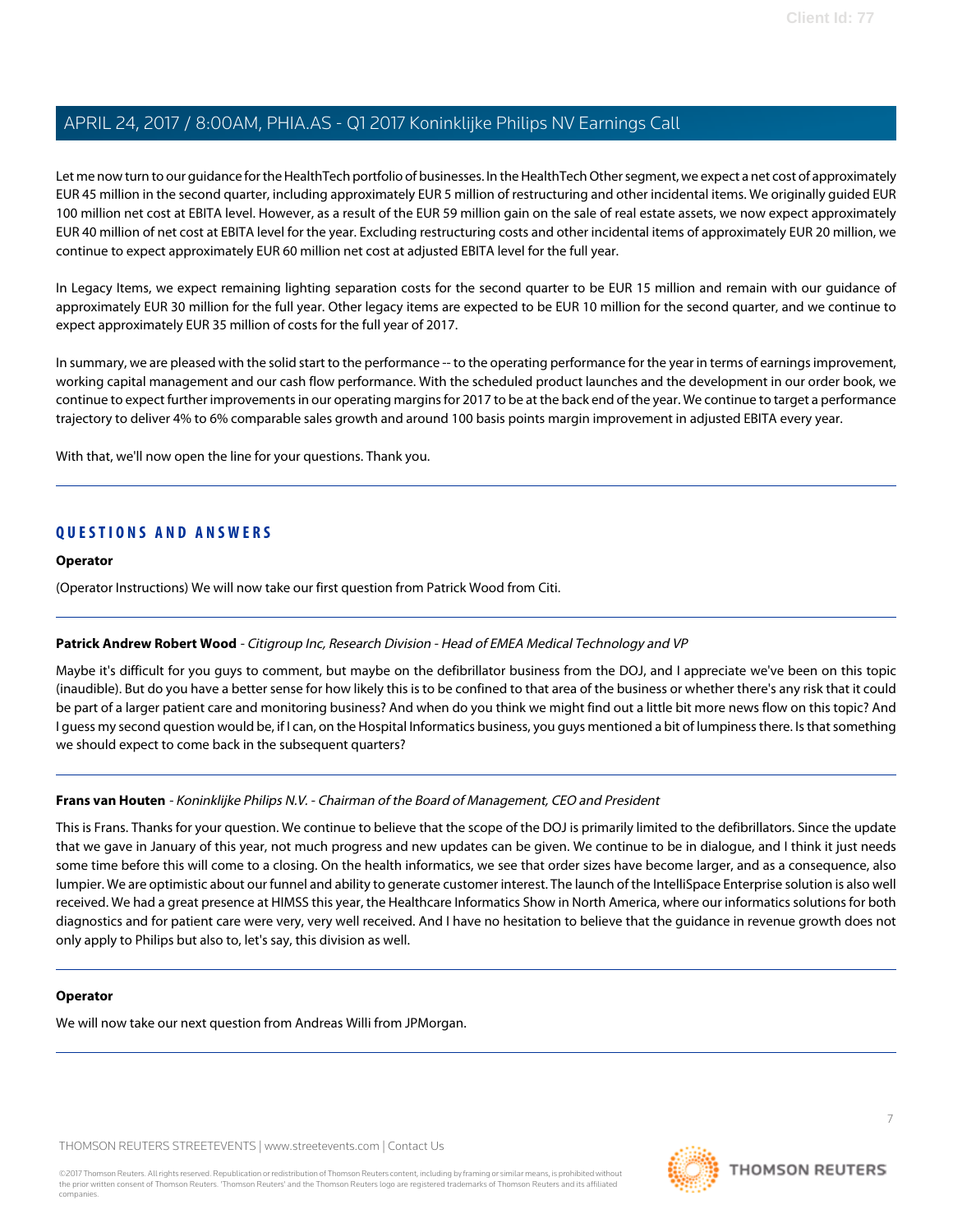# <span id="page-7-0"></span>**Andreas P. Willi** - JP Morgan Chase & Co, Research Division - Head of the European Capital Goods

My first question is on the cash flow where you haven't provided the usual bit kind of detail on the cash flow statement. You gave some helpful comments on working capital. Is the real estate gain included in what we call the operational cash flow that you showed that was very strong for Q1? And do you think you can maintain that very strong working capital performance as the year progresses and maybe the organic sales growth picks up? So basically, I refer to the potential as a percent of sales to reduce working capital as we go forward.

## **Abhijit Bhattacharya** - Koninklijke Philips N.V. - CFO, EVP and Member of the Board of Management

This is Abhijit. On your question on the real estate gain, that's not part of the operational cash flow. That's part of the free cash flow. So we have actually had a good year-on-year improvement, I think close to EUR 333 million last year. We had -- we mentioned derisking of EUR 170-odd million. This year, we had the bond repayment of EUR 64 million odd. So if you take that as, let's say, net negative of EUR 110 million, it's still about EUR 220 million or so positive. So I think we've done well on that. And regarding your question on working capital improvements, yes, we will keep trying to work that through the year. We have now done it for close to 2 years and been able to shave off good amounts of inventory, et cetera. Could be a bit lumpy through the year because we will also be rolling out our new ERP systems in some markets. So in some quarters, we may actually build some inventory. But overall for the year, we should be well positioned to hit our targets of between EUR 1 billion and EUR 1.5 billion for the year.

## **Andreas P. Willi** - JP Morgan Chase & Co, Research Division - Head of the European Capital Goods

And my follow-up question, on the earnings bridge, inflation is relatively high. Is that all just wage inflation or you also see some raw material pressure? And what can you do on price to maybe counteract in a more inflationary environment? Do you get some price contraction in some of your businesses?

# **Abhijit Bhattacharya** - Koninklijke Philips N.V. - CFO, EVP and Member of the Board of Management

Yes, you're right, but if you look at the original, let's say, bridge that we have provided in the Capital Markets Day, we have estimated over a 3-year period for inflation to be around at 1.1%. We are at 1.3%. So it's largely wage inflation, but we have countered that with the lower price erosion. So we had also factored in around a 1.3% price erosion, and we have ended up at 0.9%. So let's say the net of those 2, we have managed well. And therefore, with the volume increases and the gross margin and productivity improvements that we have made, we were able to get the 80 basis points improvement.

## <span id="page-7-1"></span>**Operator**

We'll now take our next question from Veronika Dubajova from Goldman Sachs.

# **Veronika Dubajova** - Goldman Sachs Group Inc., Research Division - Equity Analyst

I have 2, please. The first one is on Personal Health and the strength of the margin in the first quarter. Abhijit, can you help us understand to what extent that was driven by the business mix in the quarter versus just an underinvestment into selling and marketing? And I guess, how we should be thinking about personal health margins for the full year. And then my second question is a follow-up to Patrick's question on the defibrillators. I noticed that there was a EUR 17 million charge for quality and regulatory in the quarter in CC&HI. Can you help us understand what this was for and what kind of works or progress you've made on actually addressing what the FDA has brought to your attention?

## **Frans van Houten** - Koninklijke Philips N.V. - Chairman of the Board of Management, CEO and President

Yes, let me start. The PH margin is very much driven by strong innovations. Now in the quarter, we saw high single-digit growth in Health & Wellness, high single-digit growth in Sleep & Respiratory Care. Both categories are above average in profitability for Personal Health. And therefore, overall,

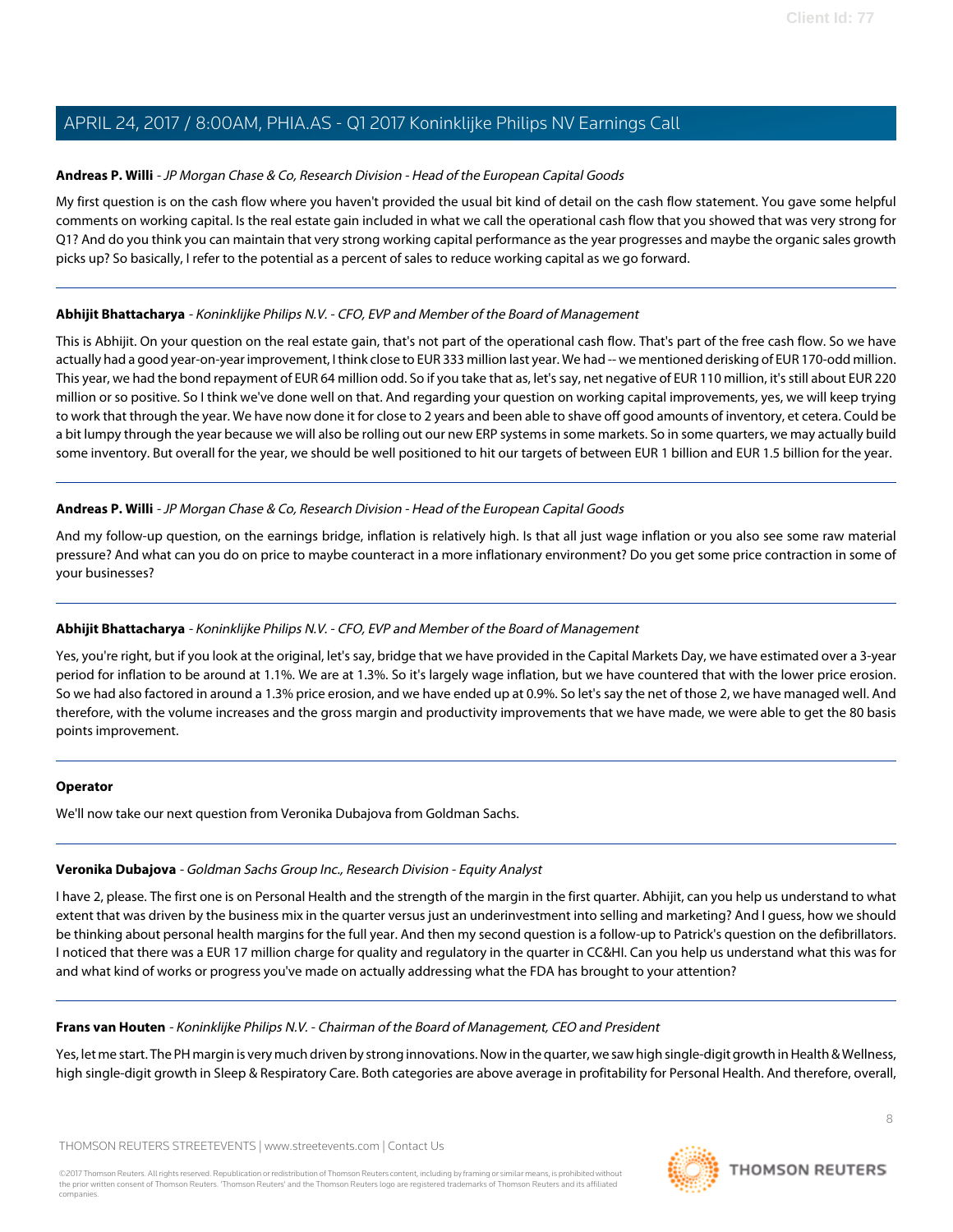with that growth rate, we also saw a further mix improvement. And that then drove a nice profit expansion that can change a little bit if the mix changes through the year, right? So I'd say from a seasonality point of view, the mix is not equal in every quarter, right, that you need to take into account. But otherwise, we are very confident that Personal Health is on a good path and that we continue the improvement. Maybe also nice to call out is an improvement in Domestic Appliances and coffee where we saw a healthy improvement in the quarter. If I then may expand on the defibrillators, so apart from the discussion with the DOJ, we also saw in the first quarter a charge for a field issue. We have 95,000 MRx defibrillators in the field. And our quality management system is now, let's say, so good and granular that we detected that 2 units could potentially have an issue. And on the basis of that, we took proactive and voluntary action to issue a notice, which the FDA then calls a recall, to clarify the instructions for use and to offer a software upgrade, which can be done in the field and does not require a physical, let's say, recall of the product. And the exceptional charge was related to rolling out that upgrade.

## **Veronika Dubajova** - Goldman Sachs Group Inc., Research Division - Equity Analyst

Okay. Understood. That's very clear. And can I just quickly follow up? Any changes to your thoughts on capital allocation? We're seeing sort of continued M&A activity in healthcare, including in med tech. Have your thoughts at all changed in terms of priority, size or kind of where current valuations stand? And I'll leave it at that.

## **Frans van Houten** - Koninklijke Philips N.V. - Chairman of the Board of Management, CEO and President

Yes, we were, yes. I quess everybody was reading this morning, apart from the Philips press release, what happened to [Bart]. Let's say -- let me, first of all, underline that the Philips story is foremost an organic growth and improvement story, right? We continue to have a lot of opportunity to drive organic growth and profit improvement, and we remain focused on the self-help, all right? That drives the 4% to 6% growth and the 100 bps per year average improvement. And Abhijit already underlined what benefits we are also doing to working capital and cash. So the management, we will remain very focused on that. Nevertheless, I have said last year at the Capital Markets Day that we will have an open eye for acquisitions. And I've said that, let's say, Volcano, has been such a success both with sales synergies and cost synergies, will be a nice proxy in terms of size and characteristics. In the meantime, we have not done a lot. It all needs to work out in terms of returns and portfolio fit, and we will certainly not rush into any deals. We continue to look at the market. But if it doesn't happen, that's okay too because after all, as I said, it's primarily an organic growth and improvement story. So we don't have any heightened anxiety if we cannot do a deal. So in other words, all right, so we'll just take it as it comes. So for now, the capital allocation strategy remains exactly as it was as announced in last Capital Markets Day. Obviously, best generative as we now are at having less incidentals, the balance sheet becomes richer. I think for now, that's perfectly fine. We have used the cash in the first quarter to retire expensive debt. As we flagged last year, there may still be a small portion of pension risk that we want to deal with, and other than that, it's okay if it looks a bit conservative for now. I hope that answers your question, Veronika.

## <span id="page-8-0"></span>**Operator**

We will now take our next question from Ian Douglas-Pennant from UBS.

# **Ian Douglas-Pennant** - UBS Investment Bank, Research Division - Director and Analyst

So just on CC&HI, so you called out some volatility in the HI business, which is fine, but we were also seeing a slowdown in patient care and monitoring business from that little disclosure that you've given us on that business. Is there a trend underlying here that we should be aware of that means you had strong growth from H1 last year and before and weaker in H2 and into Q1? It's getting harder to pass this off as volatility and to convince ourselves that 4% to 6% growth for this business is realistic. And just the flip side to that question on Personal Health, there's a decent chance that you will be able to hit the target that you gave us at the Capital Markets Day in terms of margins for this division even this year. That's the high-teens margin, given the current rate of progress. And I understand it's fairly (inaudible) from Q1. But why is it not 20% margins for that division realistic on a 3- to 5-year view?

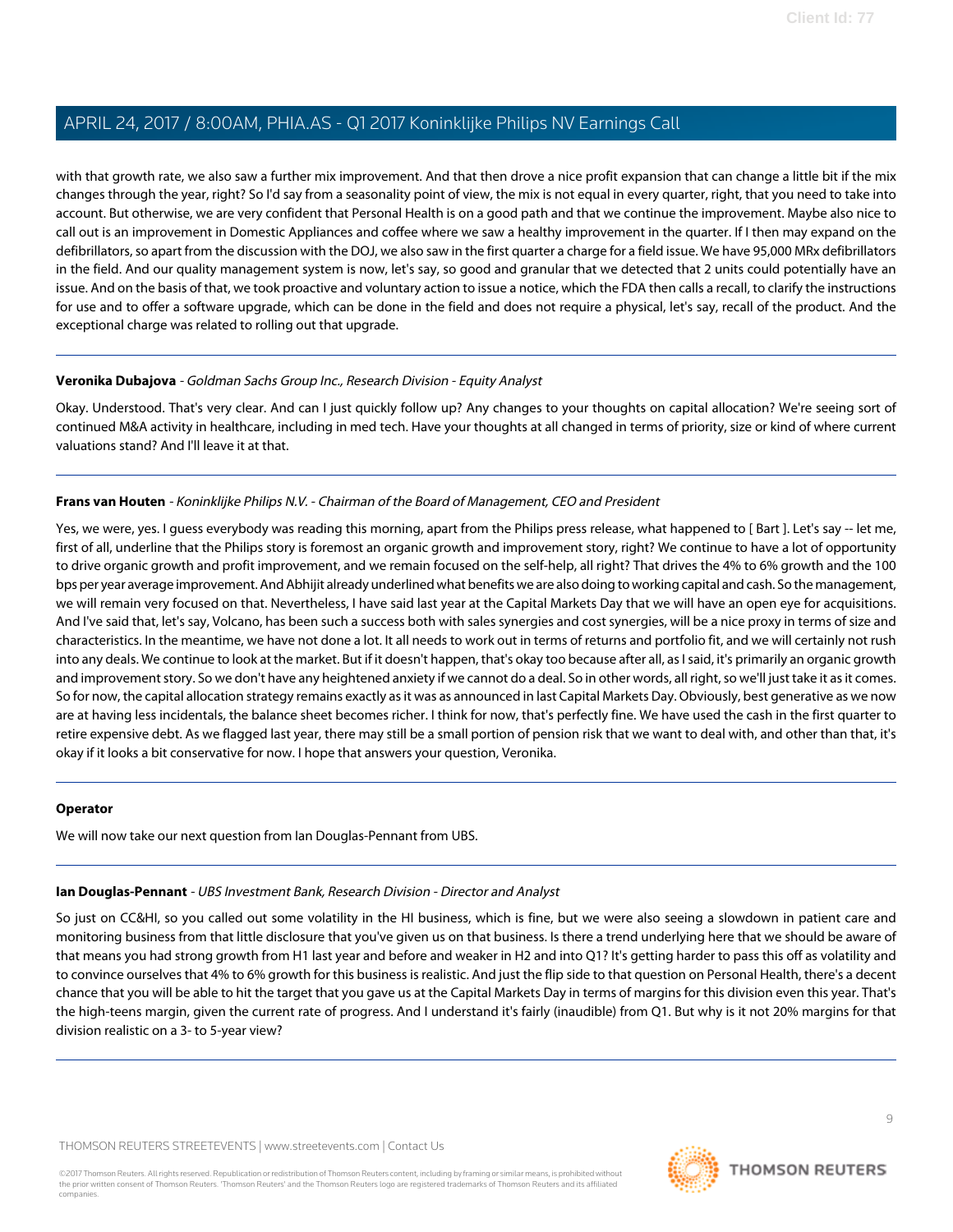## **Frans van Houten** - Koninklijke Philips N.V. - Chairman of the Board of Management, CEO and President

All right. Let's first talk about CCHI and patient monitoring. A couple of things. That segment grew 5% last year, very solid. Q1 had a very difficult compare, where PCMS still grew with 3%. But let's say, last year, I think in the first quarter, we had a 9% increase, which makes the comparison pretty tough. That, coupled with the more lumpiness of orders, which, by the way, also applied to patient monitoring because we see more and more enterprise-wide deals coming also for patient monitoring, that is the explanation. We've also looked at market shares, and it is our firm belief that in market shares, in the patient monitoring we are gaining over our competitors. So absolutely nothing to worry about. We believe that CCHI has good momentum. So let's not get off on the wrong foot with the first quarter. Then your confidence in our ability to further improve Personal Health, thank you for that. We've always said that this is a business with a lot of potential. Now if you recall Capital Markets Day, where we said midto high-teens profitability is entirely feasible, I believe I recall we have also talked about the fact that there are categories in Personal Health that are high teens already, and then basically, the Domestic Appliances business, where last year we were in high single-digit, where we want to actually get to low teens, and that's probably what the industry will support, right? So it will always be a blend between, let's say, potentially high-teens businesses and the Domestic Appliances business, which we believe will do very well if it gets too lumpy. And other than that, let's first reach our targets before we give an update or a restate of those targets, right? We are committed to those targets as they are.

## **Ian Douglas-Pennant** - UBS Investment Bank, Research Division - Director and Analyst

So I think conservative targets are no bad thing. Just one follow-up on the defib thing, which I think should be a yes or no answer. The upgrade that you put out, was that related to the DOJ investigation in any way? Was it an outcome of the conversations that you're having there? And can I just confirm that it had no impact on revenues whatsoever?

## **Frans van Houten** - Koninklijke Philips N.V. - Chairman of the Board of Management, CEO and President

So it was unrelated, the defib, let's say, field action was something we detected ourselves. It's just our quality management system at work. The - whereas the DOJ case relates back to 2015 and before and the findings at that time. In the meantime, we have improved quality across the board a lot. We feel quite confident about where we are with quality right now.

## **Ian Douglas-Pennant** - UBS Investment Bank, Research Division - Director and Analyst

And on revenues, just to confirm that?

## **Frans van Houten** - Koninklijke Philips N.V. - Chairman of the Board of Management, CEO and President

No, the -- as it's to say, instructions for use update and software upgrade, it's unrelated to revenues (inaudible).

## <span id="page-9-0"></span>**Operator**

We will now take our next question from Max Yates from Credit Suisse.

## **Max Yates** - Credit Suisse AG, Research Division - Research Analyst

Just my first question was on the Diagnosis & Treatment margin. Obviously, you're not reporting the benefit from Cleveland anymore, and you also mentioned there was a little bit of support from FX in the margin. So could you maybe help us sort of break out the impact of both of those on the Diagnosis & Treatment margin for Q1?

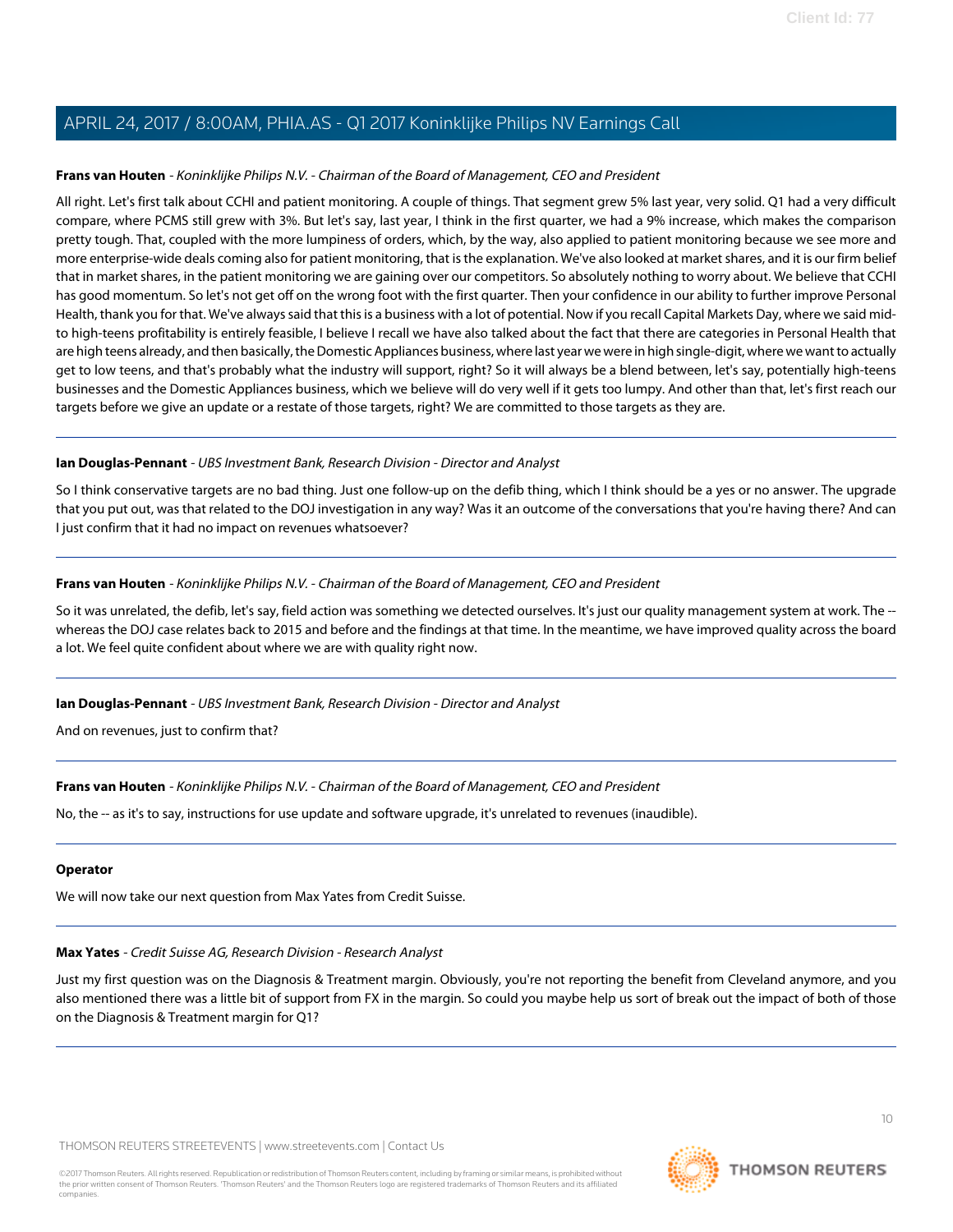## **Abhijit Bhattacharya** - Koninklijke Philips N.V. - CFO, EVP and Member of the Board of Management

Yes. We said last year, Cleveland was now -- as far as we are concerned, up and running now for more than a year. We are manufacturing to the full demand that we have. The cycle times are what they are. So we have actually stopped calling out specifically a Cleveland impact because now, whatever we do is just operationally improving the business across the board. I think most of the improvements have come from operational improvements. You've seen that also at the group level, which we have announced in terms of cost savings, procurement savings and, let's say, lower price erosion than planned. And then we have had a small part of that also from currency. Although, overall, currency was not material for the group, but we had a little more in Diagnosis & Treatment with minuses on the other businesses. So we called that out just -- so that it's clear that not all of the 190 bps came out of operational improvements.

## **Max Yates** - Credit Suisse AG, Research Division - Research Analyst

Okay. And just a follow-up is on Connected Care, and I just wanted to understand a bit more about the sort of lumpiness comments. So when you talk about sort of the back-end loaded year, are you talking primarily about the revenue -- sorry, the order book to revenue flow-through? Because if I look at Connected Care orders in the second half, last year, they were very strong. So when you talk about the improvements in the second half, is it these orders flowing through to revenues? Or when you talk about the improvement in the second half, are we talking about new orders that need to be won in order for those revenues to pick up in the second half? I'm just trying to understand. Is this something you have in the backlog? Or is this something you need to win in the market?

## **Frans van Houten** - Koninklijke Philips N.V. - Chairman of the Board of Management, CEO and President

Yes. We have much of it in the backlog. And what we saw also at the back end of the quarter is some installation work that was close to being finished, some customers pushing it out into the next quarter in terms of acceptance. And therefore, the order book will, let's say, turn into revenue later this year. So does that answer your question?

## **Max Yates** - Credit Suisse AG, Research Division - Research Analyst

Yes. So essentially, this is something you have very good visibility on.

# **Frans van Houten** - Koninklijke Philips N.V. - Chairman of the Board of Management, CEO and President

Yes, largely, yes.

## <span id="page-10-0"></span>**Operator**

We will now take our next question from Scott Bardo from Berenberg.

## **Scott Bardo** - Berenberg, Research Division - Analyst

So the first question, please, just as a point of clarification on the ongoing regulatory discussions with the DOJ. I think you said also on this call that the discussions are primarily centered on the defibrillator plant. Can you please be even clearer actually as to does this discussion involve at all or implicate any other manufacturing facility from product areas or administrative centers within the organization? Or is it, in your mind, completely isolated to this small business that you quantified at the last quarterly update? So if you could talk to that, please, that will be helpful.

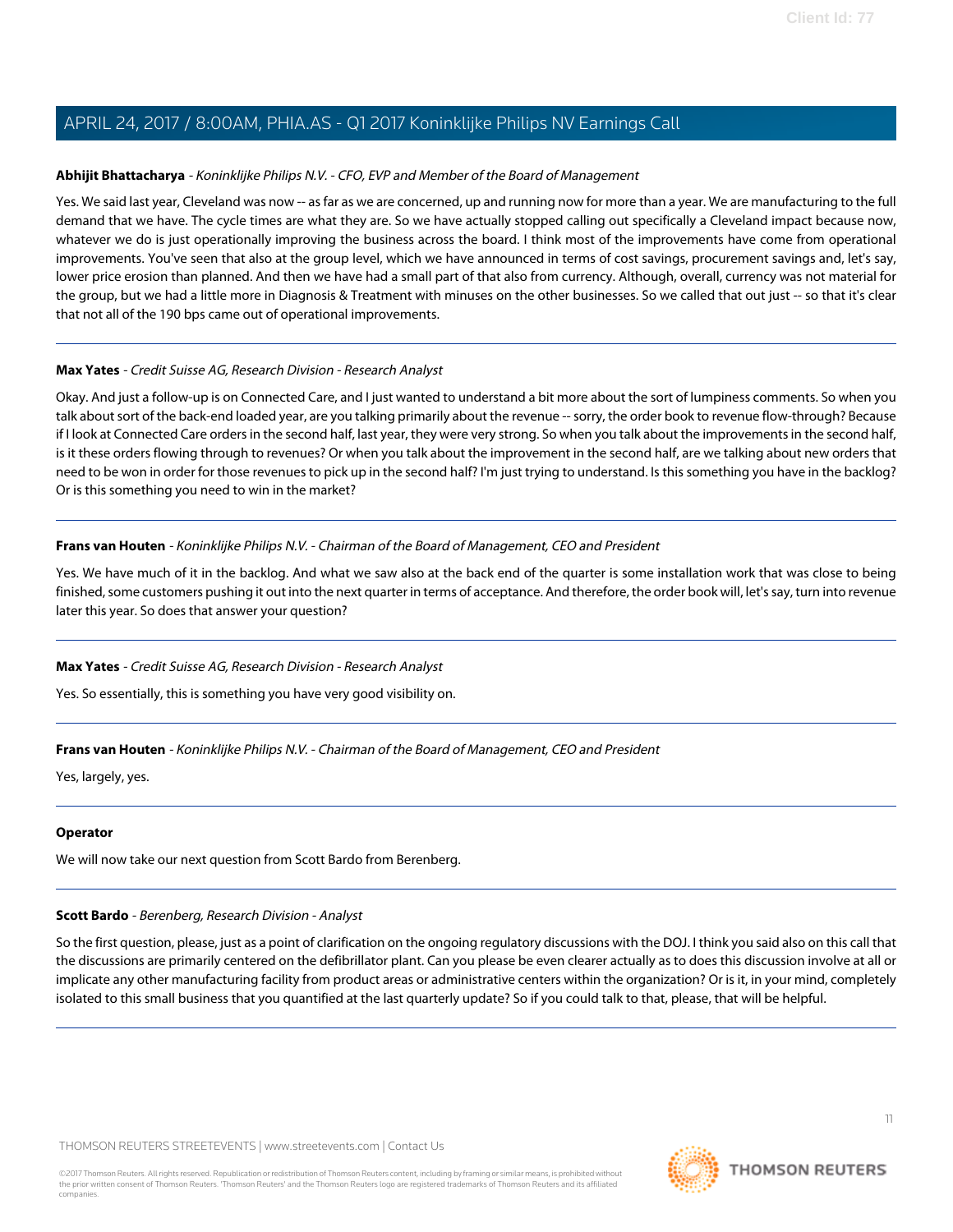## **Frans van Houten** - Koninklijke Philips N.V. - Chairman of the Board of Management, CEO and President

Sure. We chose our words carefully in January, and we said it primarily affects the defibs because that is where the focus of the dialogue with the DOJ is. As long as that dialogue is not finished, it would be foolish to kind of be definitive about it, right? That would we taking an advance on the outcome of the discussions. We have basically given as fair a representation of the situation as we believe it is, which is around the defibs. Now there are 2 factory locations doing defibs, not 1, just be transparent there as well. It affects both the Bothell and the Andover factory for defibs.

## **Scott Bardo** - Berenberg, Research Division - Analyst

But the discussion about having changed your view, if you like, there could be other centers in the organization that are encapsulated within this discussion. It hasn't changed since the last...

## **Frans van Houten** - Koninklijke Philips N.V. - Chairman of the Board of Management, CEO and President

No, it hasn't changed since the last discussion. But while we're on the topic of the wider regulatory situation, I'd like to underline that we get audits and inspections all the time in many locations in the world. And on that basis, I feel quite confident that our quality system has improved a lot over the last 3 years with no new warning letters emerging in the recent times, all right? So we will continue to strengthen our setup, let's say, but the DOJ discussion, again, reflects the history of the defib business of 2015 and before.

## **Scott Bardo** - Berenberg, Research Division - Analyst

Understood. And just a quick follow-up on the Diagnosis & Treatment business. I've seen here that Ultrasound has been putting in some relatively sluggish growth over the last few quarters, which is perhaps a bit of a surprise given that you've called it out as being a growth driver and you had the Lumify launch. So is there anything particular there which is weighing on growth for that driver of that particular division at the moment?

## **Frans van Houten** - Koninklijke Philips N.V. - Chairman of the Board of Management, CEO and President

Yes, the Ultrasound business had a low single-digit growth in the quarter. And that -- we are the market leader in high-end cardiovascular ultrasound. That happens to be a segment that is seeing slow growth. And the market in Ultrasound that is showing higher growth are the OB/GYN and General Imaging segments. At the Capital Markets Day, I think we explained that we are starting to branch out in those adjacencies, and we have developed products for those segments. That should result into sales growth in the coming quarters. And I already have a first proof point for that because the order intake for Ultrasound in Q1 was actually 6%, all right, so kind of early indication that our strategy to go into the adjacency of OB/GYN and GI is starting to work. It has taken some time. We also had to step up investments in the channel, but I have high confidence in this strategy, and that also will result then in higher growth in the second half of the year.

## <span id="page-11-0"></span>**Operator**

We will now take our next question from Alok Katre from Societe Generale.

## **Alok Katre** - Societe Generale Cross Asset Research - Equity Analyst

One follow-up just in terms of the Ultrasound question as well. If you look at the overall sort of imaging orders on a trailing 12-month basis, it seems there's a bit of sluggishness at Philips versus some of the peers. Is it just the mix of geographies or products? Or is there a bit something more that's going on? So just want to get a little bit under the hood in that sense. And then just the second question is thinking about the capital allocation and stepping back and looking at your longer-term strategy and the HealthTech sort of vision, just wanted to get a sense of how you're thinking about Personal Health, sizable portions of that division, particularly. I mean, is it a good-to-have or is it a must-have, either in parts or fully. Any comments there would be helpful.

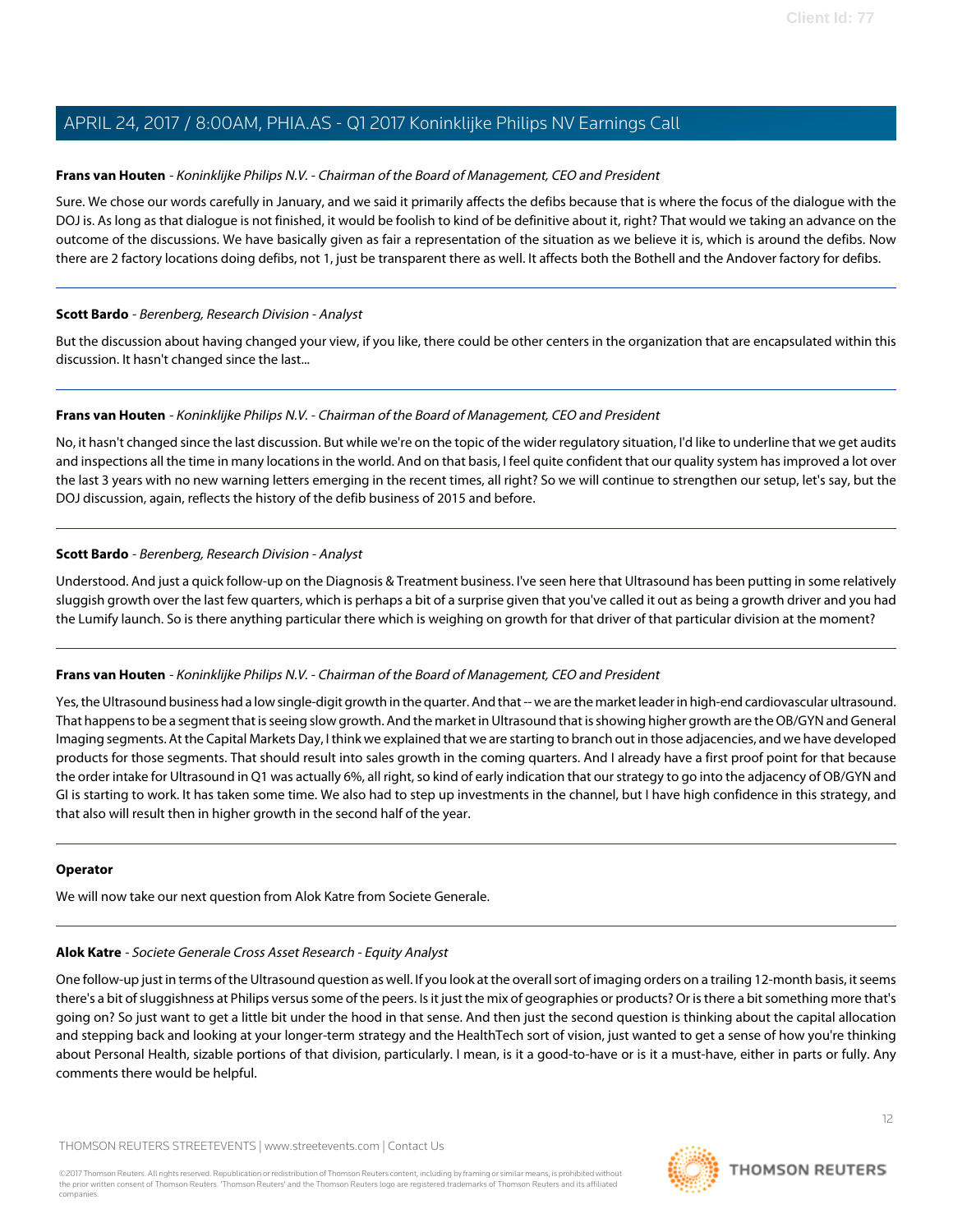# **Frans van Houten** - Koninklijke Philips N.V. - Chairman of the Board of Management, CEO and President

First, your general impression on imaging, I would not agree with that. We saw in imaging a 5% order intake growth in the first quarter underlining the strength of that portfolio. I think we will see a stronger second half of the year in terms of sales growth. Then your second question on Personal Health. Quite happy with that portfolio. I bring to recollection our insight on the health continuum. And let's say, with digitization of healthcare, more and more chronic disease management will be done at home. Philips has an excellent position, both in the channel as well as in the consumer's home. And it's very important that we maintain that strength. And we see gradually an expansion of the more healthcare-related product sets that we have to offer there. If I take to you the example of oral hygiene and oral care at the latest dental show that we talked about, we introduced a breath analyzer. Now you may say, what's the relevance of that? Well, first of all, it's great for people that are worried about their breath, but more importantly, we foresee the introduction of more and more sensor technologies in consumers' homes also for chronic disease management. And Philips is the company that has all the entitlements in the world to actually be the leader of that. We have been talking about Banner Health and the strength of our ambulatory care programs that will reduce -- that have reduced in the Banner study a 50% reduction of hospitalizations. First of all, that's fantastic news for consumers, but it's also fantastic news for the healthcare system, right? And it is because we understand consumers, right? It's combination of technology and behavioral science. And Personal Health gives us that basis of strength to actually deal with consumers and consumer behavior. So I would like to ask you to, let's say, have an open mind when it comes to, let's say, these synergies between healthcare at home and healthcare in the hospital. In fact, another data point is that if you look at the U.S. healthcare spend, the traditional portion of in-hospital spend versus out-of-hospital spend used to be 40/60, and it has now shifted to 30/70, just underlying the trend towards more ambulatory care and home care. So long answer to say that I'm happy with the portfolio.

## **Alok Katre** - Societe Generale Cross Asset Research - Equity Analyst

Sure. Just a quick follow-up, if I may, on the healthcare. So you would say that this is just literally a bit of a phasing issue for yourself in 2017 on the order side, plus (inaudible) I think on the imaging seems okay. But I just wondered, when you say underlying, you sort of still expect stronger - with '17 in terms of orders than -- should we just think it's a phasing issue? Is it new...

## **Frans van Houten** - Koninklijke Philips N.V. - Chairman of the Board of Management, CEO and President

Yes, yes, yes. It's a phasing issue, and we retain our sales growth guidance. And it also, obviously, means that we need to get orders in the same order of magnitude; otherwise, we would eat into our order book, and we have no intention to do so.

## <span id="page-12-0"></span>**Operator**

We will now take our next question from David Vos from Barclays.

# **David Anton Vos** - Barclays PLC, Research Division - Analyst

One question on China, please, if I can. Clearly, last year was pretty good there. Your large U.S. competitor posted a pretty good Q1. You did something in the region of double-digit growth there, if I'm correct. My question is more around the tiering of the markets and how you see the future developing there. The reason for that is that we recently had the chance to catch up with somebody in the market there who told us that all the Western manufacturers had actually been excluded out of a kind of a catalog for county-level hospitals, in which these hospitals are allowed to buy only domestically produced medical devices. And I just wondered, therefore, what your take on that is and if you could remind us what the split for Philips is between those county-level hospitals and perhaps the more Western-inclined university hospitals and Tier 1 city hospitals, that would be great.

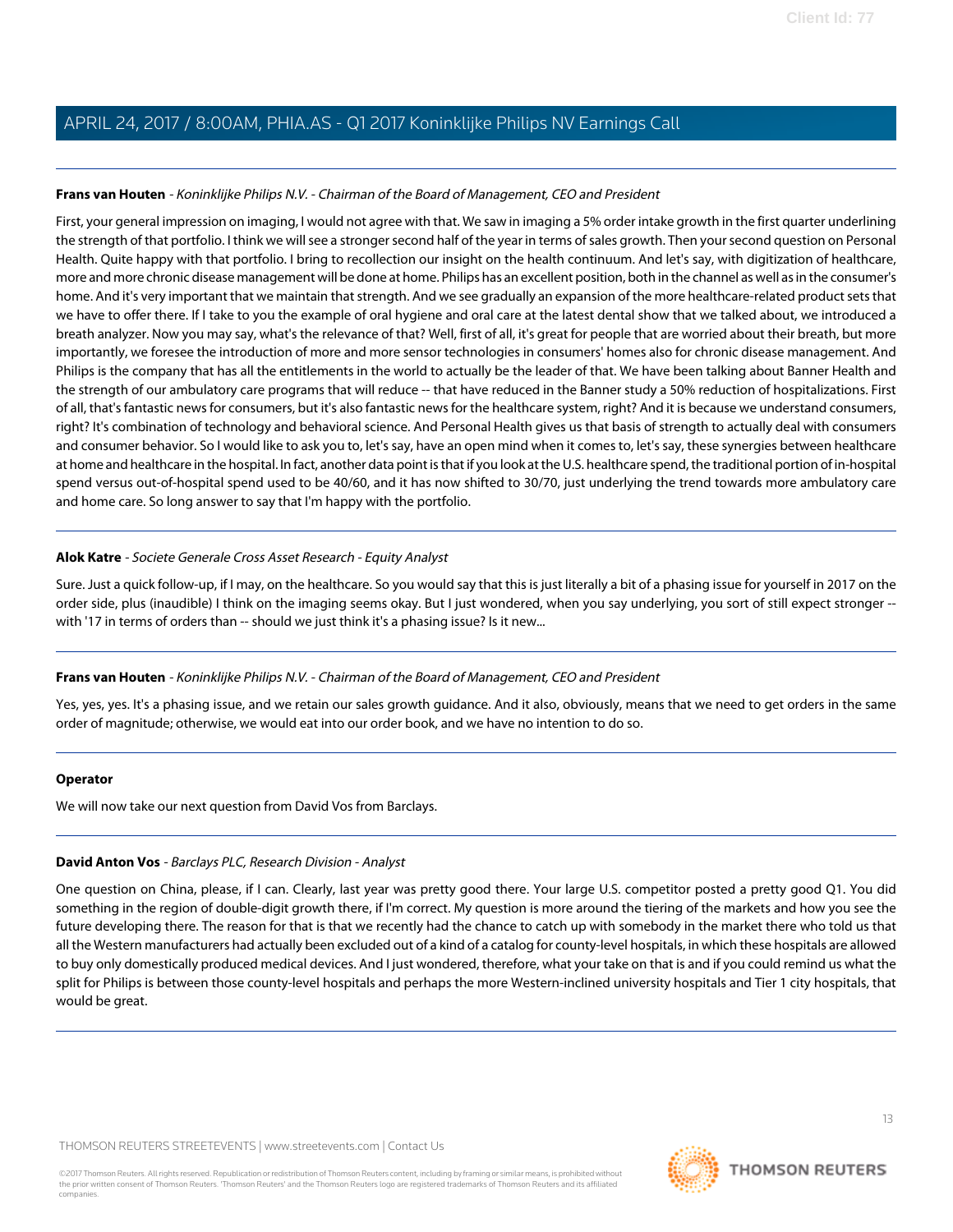## **Frans van Houten** - Koninklijke Philips N.V. - Chairman of the Board of Management, CEO and President

Okay. Yes, good double-digit growth in China for us. I continue to have good confidence in the market, but let's face it, there is not enough capacity in China for healthcare. So also, from a macro point of view, it's very logical that, that market is buoyant. Now your question around the procurement of hospitals in China, actually, there's -- that's not new. That has been in place since 2015, where there were instruction letters floating around at various hospitals suggesting that local manufacturers should get preference over Western manufacturers. That is a situation that we are navigating. The fact that is the policy in those local hospitals doesn't mean that it is also happening. So in the end, decision-making is still allowing deviations from that direction. So I would say -- I don't know whether what you picked up was very recent, but in my book, this is something we live with already for a while; nevertheless, we are able to grow. We are not splitting out growth by hospital segment. It is fair to say that private hospitals are growing rapidly. That's also a government policy. The share of private hospitals, off the top of my head, was close to 10% and is slated to rise well into the 20s. So it's logical then that we see more growth in that segment. And for the same -- I said same government policy tries to curtail the growth of large Tier 1 city hospitals. Those basically governments want to avoid, but all the healthcare traffic goes there. Maybe a third comment that I'd like to make is that the solution strategy that we have pioneered in the Western world also starts to get traction in China. For a very long time, the China market was very transactional, very tender-driven, buying equipment piece by piece. That is not necessarily advantageous to us because then it becomes a price game or it is a price game in that context. And we are pushing very hard the clinical informatics as a, let's say, value add around equipment so that we can differentiate from the competition. And I must say that, that strategy is working, and we get a rising interest for a more outcome-based kind of healthcare offer versus just equipment stand-alone.

## **David Anton Vos** - Barclays PLC, Research Division - Analyst

Okay. That's very clear, Frans. it did seem to us that, that -- those comments I made were more incremental and perhaps a bit more recent, but it's good to hear that at least, what you're seeing on the ground is that all things are going as they were before.

#### <span id="page-13-0"></span>**Operator**

We will now take our next question from Gael de-Bray from Deutsche Bank.

## **Gael de-Bray** - Deutsche Bank AG, Research Division - Head of European Capital Goods Research

Just a quick one on the Population Health Management business. I mean, we've seen some of your competitors investing a bit more aggressively in this area recently. So could you elaborate perhaps in the progress you've been making in building up your specific offering in Population Health Management? And if there is actually any evidence of your backlog expanding in this field.

## **Frans van Houten** - Koninklijke Philips N.V. - Chairman of the Board of Management, CEO and President

Thanks, Gael. We are also investing quite significantly, I would say. Apart from the acquisition of Wellcentive last year, we have our investments in HealthSuite Digital Platform, which is gaining traction, where we are also now opening up to third parties to build their applications on top of it. We also have seen the success of telehealth with Banner Health. We have seen the announcement of Emory in how eICU technology is helping them save cost and move patients out of the ICU faster. I daresay we have a lot of ingredients that are successful. The market overall is a bit slow on population health, especially in relation to the uncertainty around the Affordable Care Act. I think that may be more temporary because, overall, I think population health is where society will eventually go. I was in New York talking to a CEO of a large hospital system last week. They have a large exposure to Medicare and Medicaid patients. And he said, whatever happens to the ACA, I need to proceed in rolling out population health because these patients will come to my institution anyway, and I better be proactive about it rather than reactive. And I thought it was a nice kind of indication where hospital enterprises are in their thinking. So it may take a few years before this is the kind of very large market that we all expect, but I have absolute conviction that it's an important market for the future.

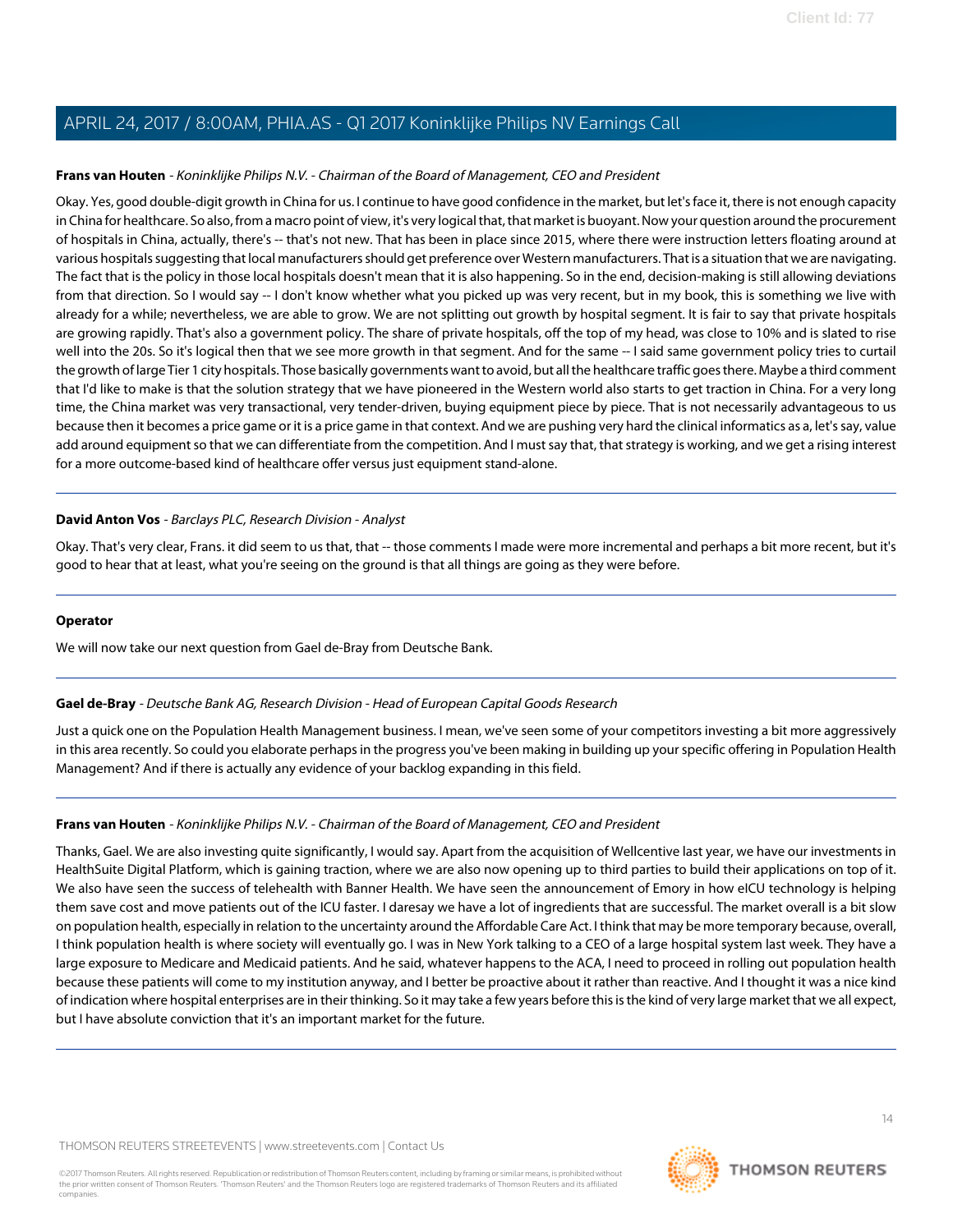## **Operator**

We will now take our next question from James Moore from Redburn Capital.

## <span id="page-14-0"></span>**James Moore** - Redburn (Europe) Limited, Research Division - Partner of Capital Goods Research

My question is on D&T. On the mid-single-digit order growth, are you now regaining or still losing market share in U.S. big iron? And on the 190 bp margin uplift in D&T, can you say if it was similar across the 3 units or whether the negative Ultrasound margin direction of last year has continued?

## **Frans van Houten** - Koninklijke Philips N.V. - Chairman of the Board of Management, CEO and President

Frans here. I think it's a bit too early to call out market share gains in the first quarter. I don't think so in the U.S. We have seen good traction in Europe, in China. On the U.S., I don't know yet. The margin question will be answered by Abhijit.

## **Abhijit Bhattacharya** - Koninklijke Philips N.V. - CFO, EVP and Member of the Board of Management

Regarding the improvement in margin, actually, we saw it across the whole of the Diagnosis & Treatment portfolio, so including Ultrasound. So it was all across the portfolio.

## **James Moore** - Redburn (Europe) Limited, Research Division - Partner of Capital Goods Research

Great. And can I follow up on price, please? I was just looking at your last 3 years of presentations, and you called out 2016 price of minus 2.4% to the group, 2.1% in '15 and 2.4% in '14. So quite similar, low 2s, and now you talk about 0.9% on Page 28. Can I clarify that the calculation behind that is exactly the same or has it changed? And if the pricing environment is improving to that degree of (inaudible) how much of that is linked to raw materials and more temporary and how much is innovation? And how is that going to phase as the year progresses?

# **Abhijit Bhattacharya** - Koninklijke Philips N.V. - CFO, EVP and Member of the Board of Management

James, I have a relatively simple answer for that. The big difference is the exclusion of Lighting. Lighting had a much steeper price erosion. So if you take that out, then you see what it is for healthcare and (inaudible).

## **Gael de-Bray** - Deutsche Bank AG, Research Division - Head of European Capital Goods Research

Okay. And if we look at the HealthTech picture on a sort of rolling basis, is it broadly unchanged?

**Abhijit Bhattacharya** - Koninklijke Philips N.V. - CFO, EVP and Member of the Board of Management

Yes, yes.

## **Operator**

We will now take our next question from Ben Uglow from Morgan Stanley.

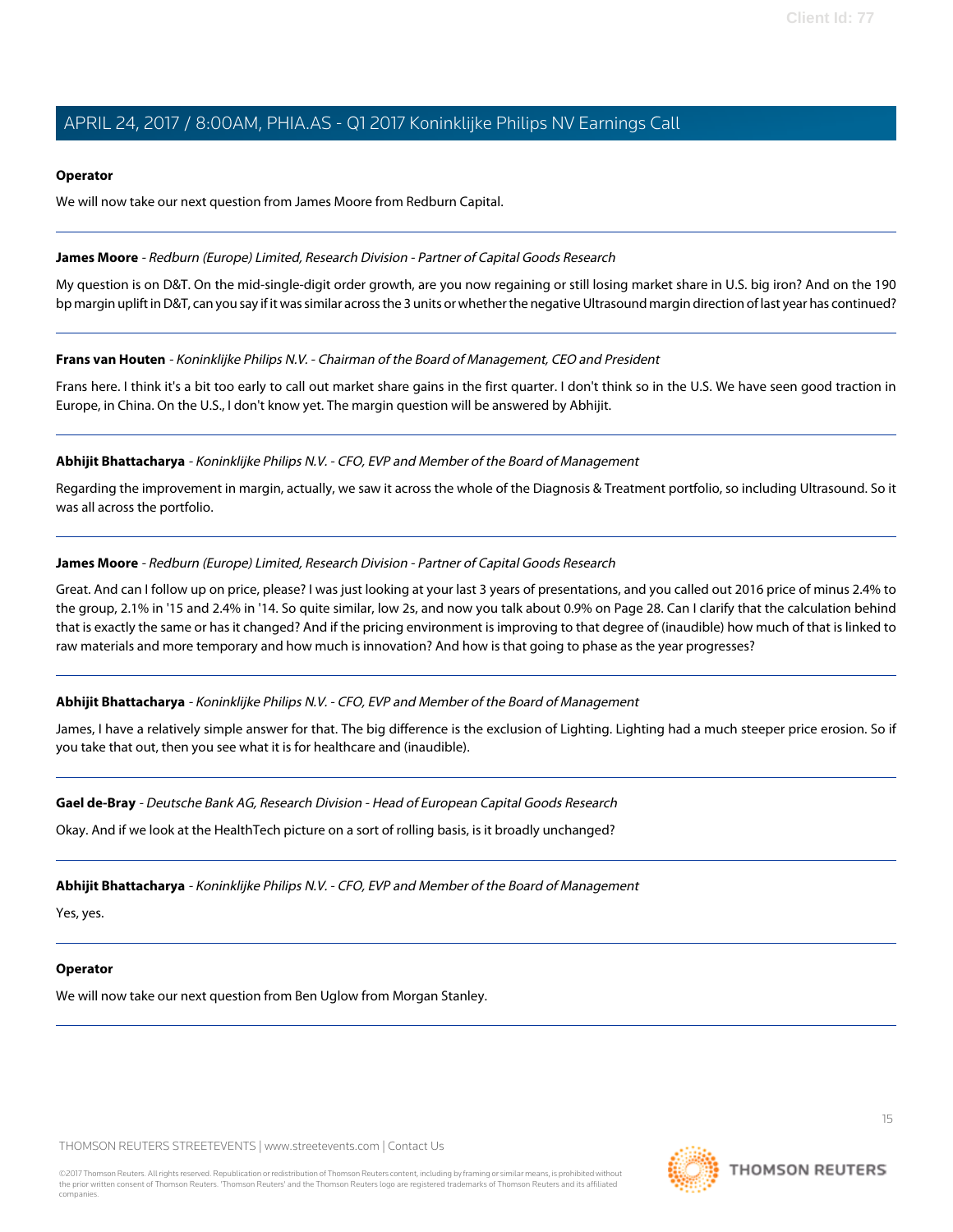## <span id="page-15-0"></span>**Benedict Ernest Uglow** - Morgan Stanley, Research Division - MD and Head of European Capital Goods Equity Research

So 2 things. First, I want to make sure I properly got the numbers down or understood the patient care, the monitoring performance. It was a 9% growth. I am right to think you're talking about order growth in the first quarter of 2016. And versus that 9% order growth in patient care and monitoring, have you had any sort of positive orders in this quarter, i.e. was this growth in patient care completely offset by Healthcare Informatics? That's question number 1. Question number 2, I don't know how to put it appropriately, but to slightly challenge this phasing issue around the growth, if I look over the last 12 quarters, i.e. 3 years, your average order intake on equipment is plus 1%. If I look at Siemens, and that obviously is its service, it's closer the 6%. And if I look at GE just on equipment, it's around plus 4%. So my question is why would we be seeing that trend on a 2- to 3-year basis, not just 1 or 2 quarters? So that's one issue. And then specific to this quarter, we had another quarter where Philips is growing at 2%. The largest tier in GE, right, is growing at 10%. So I'm trying to understand why this is simply a phasing issue and why you feel confident that this isn't something more structural.

## **Abhijit Bhattacharya** - Koninklijke Philips N.V. - CFO, EVP and Member of the Board of Management

So let me clarify on the first one. The growth we were talking about last year Q1 was CCHI, was at 9%. So Connected Care and Hospital Informatics was the 9% in Q1. And therefore...

**Benedict Ernest Uglow** - Morgan Stanley, Research Division - MD and Head of European Capital Goods Equity Research

(inaudible), yes?

## **Abhijit Bhattacharya** - Koninklijke Philips N.V. - CFO, EVP and Member of the Board of Management

No, that is the comparable sales growth, right? And then the question was related to PCMS. So on PCMS in Q1 last year, we had a growth of close to 11% and now 3%. So let's say, on the tough comparables, we are still pretty okay with that growth. So this is...

**Benedict Ernest Uglow** - Morgan Stanley, Research Division - MD and Head of European Capital Goods Equity Research

Sorry, that's sales growth, right, Abhijit?

## **Abhijit Bhattacharya** - Koninklijke Philips N.V. - CFO, EVP and Member of the Board of Management

Yes, yes. We are talking about sales...

**Benedict Ernest Uglow** - Morgan Stanley, Research Division - MD and Head of European Capital Goods Equity Research

Okay. Okay. I understand the sales point. Can you -- could you give us a sense, even if not the exact numbers, on orders, please?

# **Abhijit Bhattacharya** - Koninklijke Philips N.V. - CFO, EVP and Member of the Board of Management

Yes. Orders, we had a low single-digit decline in Q1 last year, and we have a low single-digit increase this year. If you're...

**Benedict Ernest Uglow** - Morgan Stanley, Research Division - MD and Head of European Capital Goods Equity Research

Is that low single-digit decline in (inaudible)?

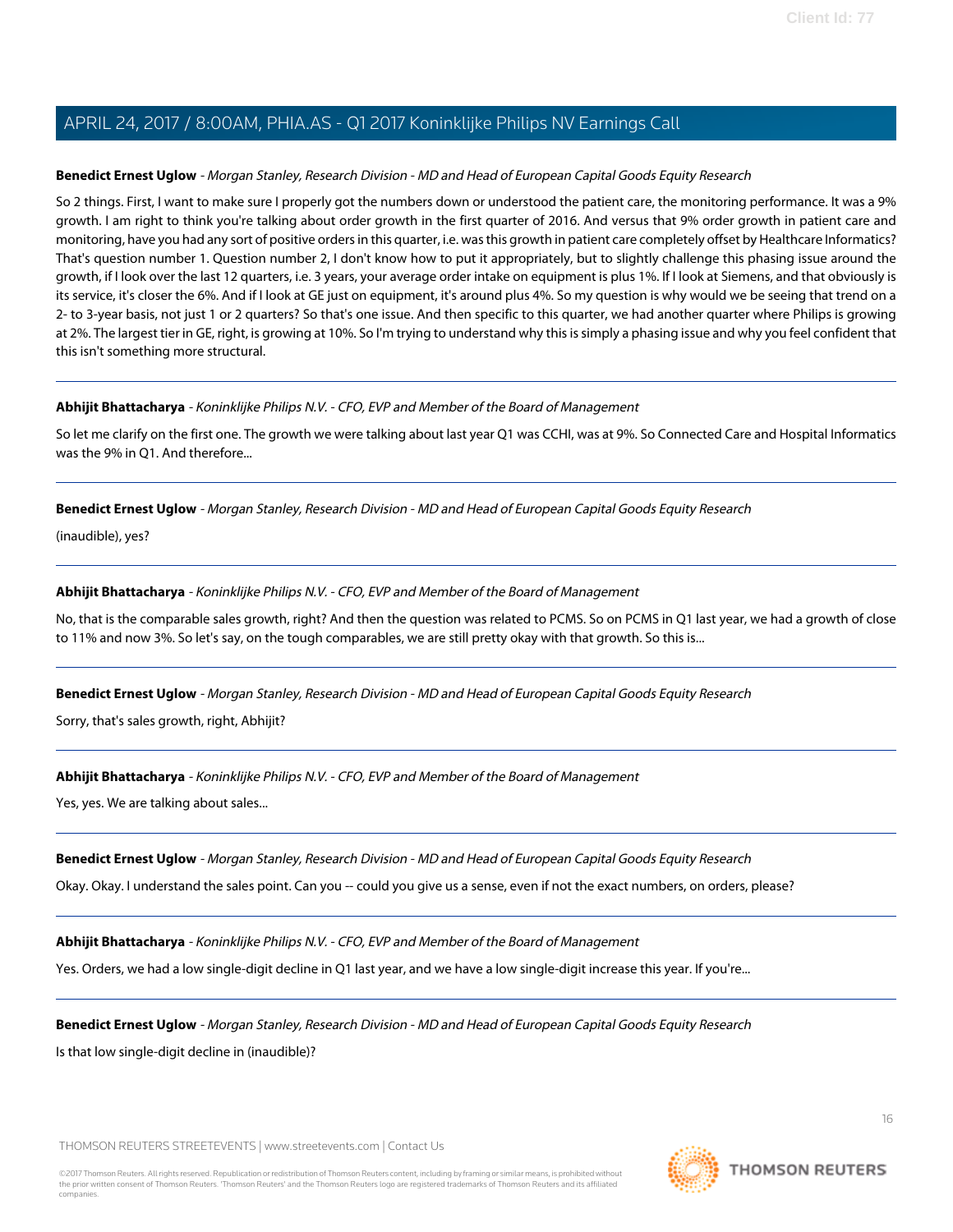# **Abhijit Bhattacharya** - Koninklijke Philips N.V. - CFO, EVP and Member of the Board of Management

Yes. Sorry, so it's kind of flat to last year. A little bit better but still a low single-digit decline, right, for CCHI.

# **Benedict Ernest Uglow** - Morgan Stanley, Research Division - MD and Head of European Capital Goods Equity Research

Okay. But to be clear, so we got a low single-digit decline on an order number for last year that was a low single-digit decline, correct?

# **Abhijit Bhattacharya** - Koninklijke Philips N.V. - CFO, EVP and Member of the Board of Management

Yes, yes.

# **Benedict Ernest Uglow** - Morgan Stanley, Research Division - MD and Head of European Capital Goods Equity Research

Okay. So my question is within that mix, what's happening? Is it Connected Care is down and Healthcare Informatics is significantly down just on orders, not on sales?

# **Abhijit Bhattacharya** - Koninklijke Philips N.V. - CFO, EVP and Member of the Board of Management

Yes. So it's basically on Hospital Informatics, which is lumpy, like we said. So Q1 to Q1, Hospital Informatics order intake is low, and we expect that to correct maybe in the coming quarters. So the PCMS business is fine and gaining share, and then you can see also from external data that is published. So there is no issue around patient care -- sorry, around patient monitoring business. And the informatics business is the one which has this uneven pattern.

# **Frans van Houten** - Koninklijke Philips N.V. - Chairman of the Board of Management, CEO and President

Okay. Ben, on your second question, let's say, for a picture more around the last 2 to 3 years, I've just looked up that our full year order intake in 2015 was 5%, and then the full year order intake for 2016 was 1%. And then the first quarter now started with a 2% increase. And I think from all the discussions this morning, you can hear our confidence that order intake growth for the following quarters will rise. So there's -- well, there was some truth in what you said, I'd say this kind of gives you the full picture, and we are confident that we are on a path up. Now one more comment...

# **Benedict Ernest Uglow** - Morgan Stanley, Research Division - MD and Head of European Capital Goods Equity Research

So orders do accelerate from here, Frans. That's -- your comment is around that, yes?

# **Frans van Houten** - Koninklijke Philips N.V. - Chairman of the Board of Management, CEO and President

Yes. Moreover, in the commentary in the opening of the call, we also said that service order intake that -- by the way, we didn't talk so much about in the past, and we have internally said we need to talk more about it. Service order intake growth was 4% in the quarter, and we will try to give transparency on that, let's say, going forward. And moreover, we do not take into our order intake anything beyond a...

# **Abhijit Bhattacharya** - Koninklijke Philips N.V. - CFO, EVP and Member of the Board of Management

12 to 18 months.

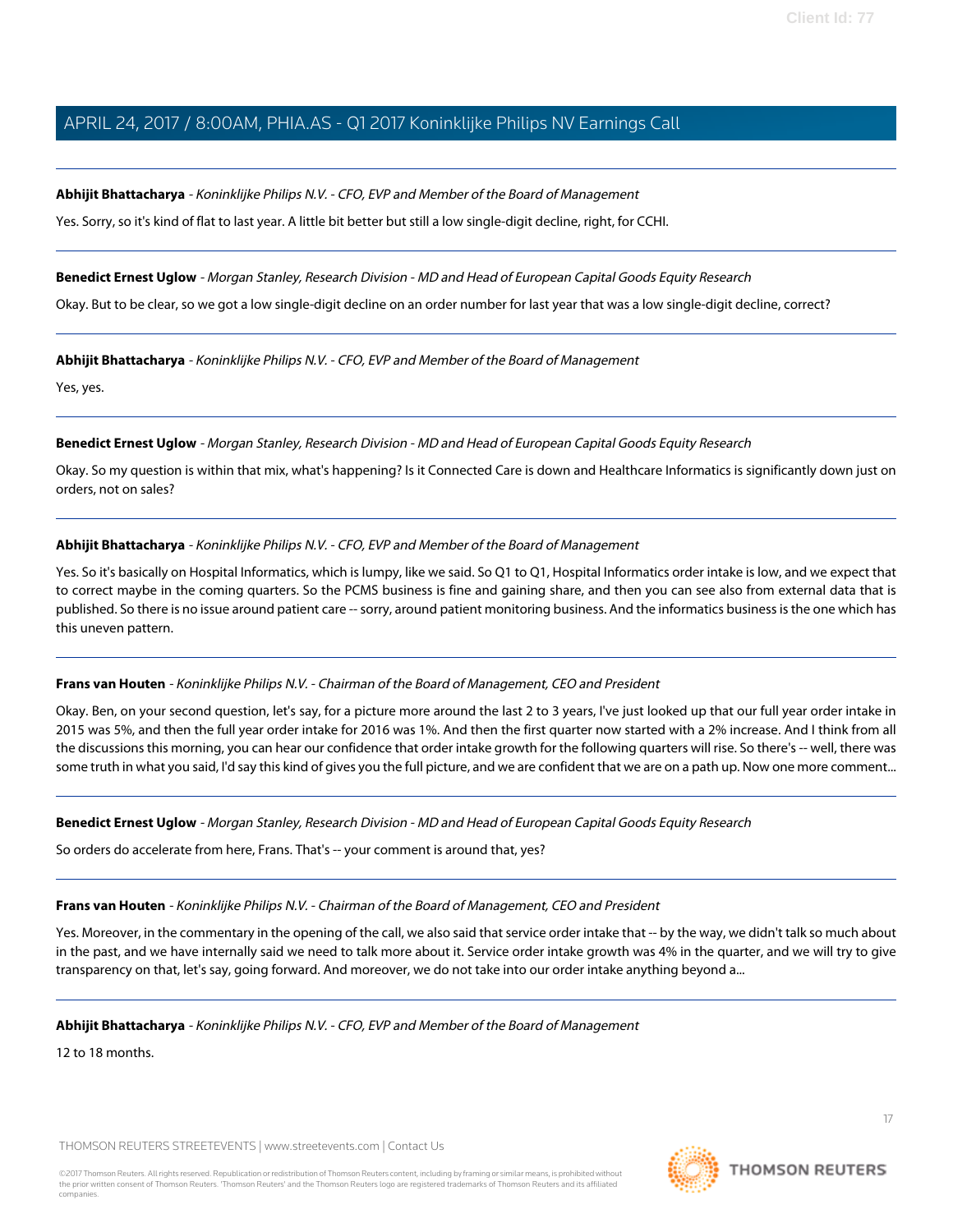## **Frans van Houten** - Koninklijke Philips N.V. - Chairman of the Board of Management, CEO and President

12 to 18 months window. And in the United States, I think between us and competitors, that's kind of harmonized. But it may actually be quite different in other geographies. Now we have a global policy on it, and we cut off our orders, let's say, on this 12 to 18 months time window. That may not be comparable to how other competitors do it.

**Benedict Ernest Uglow** - Morgan Stanley, Research Division - MD and Head of European Capital Goods Equity Research

That's helpful. And just belay the final point is just any early indications or any more confidence around -- and I know I asked this question in September last year, but around the market share recovery in North America, any early indicators that, that could be happening.

## **Frans van Houten** - Koninklijke Philips N.V. - Chairman of the Board of Management, CEO and President

Still work to do. I see certainly positive signs. But as we said on an earlier question, let's wait for the market share numbers. There's still certainly more opportunity down the road.

## **Operator**

<span id="page-17-0"></span>We will now take our next question from Jonathan Mounsey from BNP Paribas.

## **Jonathan R. Mounsey** - Exane BNP Paribas, Research Division - Research Analyst

So first one, just on Personal Health growth, so I guess it slowed a little versus the rate last year. I guess, obviously, the comps are quite tough going forward. So what should we expect in the coming quarters? Are we going to see a further slowing? Or can this business continue to grow at the current rate? Or can it even reaccelerate? And if so, what's driving that? What does the product launch timeline look like? For instance, is OneBlade still to roll out in a number of large territories? Or is that basically lapping tough comps now?

# **Abhijit Bhattacharya** - Koninklijke Philips N.V. - CFO, EVP and Member of the Board of Management

Yes -- no, Jonathan, this is Abhijit. For Q1, we had actually mentioned in the Q4 call that we expected slightly slower growth, primarily triggered by the calendar of Chinese New Year, right? So it was earlier this year. So a lot of the supplies happened in December. So I think we are not -- we are pretty happy with the way it has panned out in Q1 and the good growth prospects for the rest of the year. We have said it's a business which will grow mid- to high single digit, and we will be in that range for the year. Regarding the OneBlade, yes, we continue to roll out in further geographies as we are far production volumes and have our launch plans there. So I think we are expecting the successes so far in the initial markets to roll out as well in the new markets that we launched OneBlade. So I think we have a good product lineup, which is why I also mentioned in the early part of my speech, we are going to back that up with quite a solid A&P spend, advertising and promotion spend, so that we can get good sales traction. We also have the Sonicare launch, the SimplyGo Mini, which is the portable CPAP. So we are pretty solid in terms of our new product introduction pipeline for the rest of the year.

# **Jonathan R. Mounsey** - Exane BNP Paribas, Research Division - Research Analyst

Could I ask a follow-up just on capital allocation? You touched on acquisitions, I think, earlier. What about the dividend going forward? Are there any thoughts on what to do in regards to the dividend and the payout ratio?